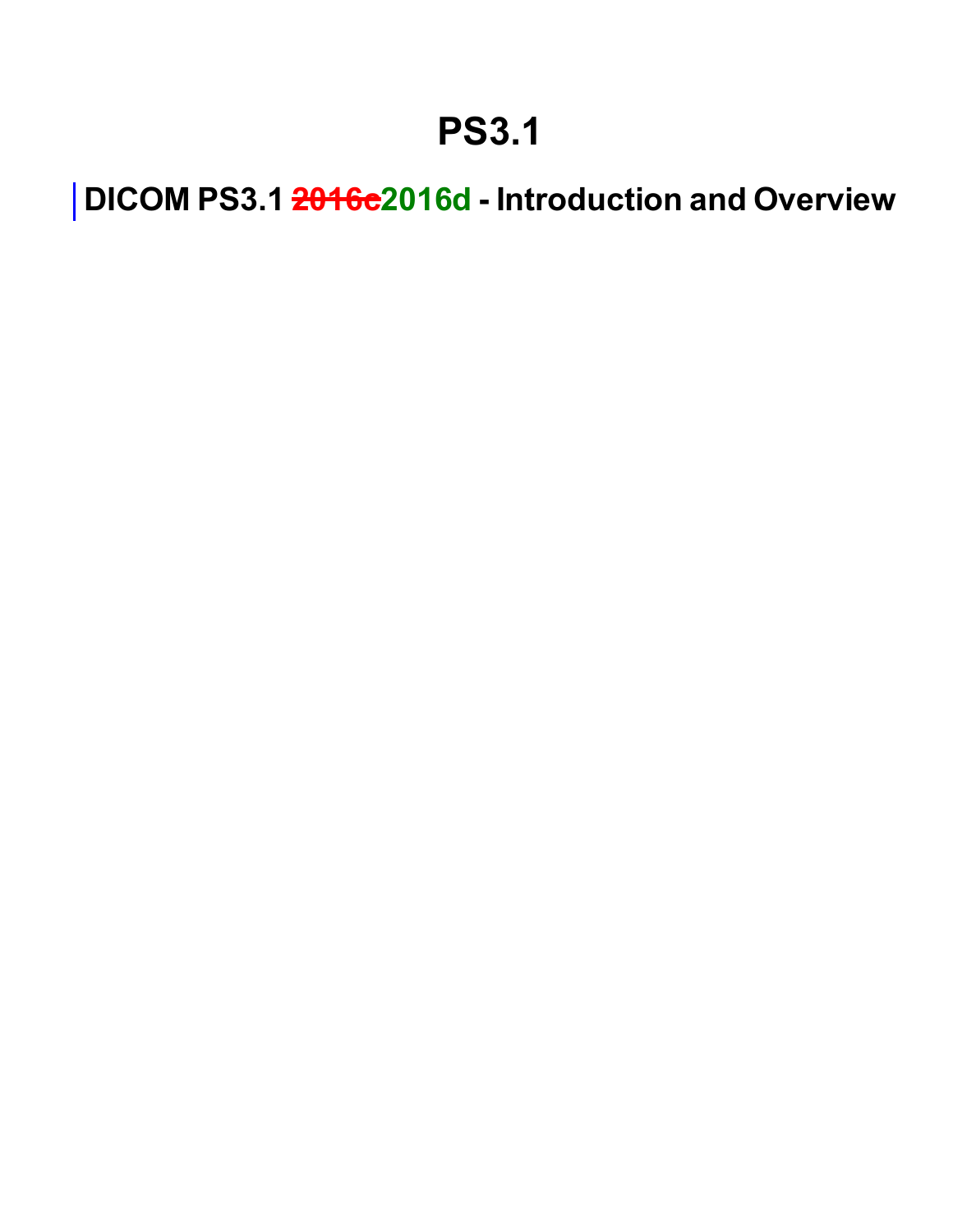### **PS3.1: DICOM PS3.1 2016c2016d - Introduction and Overview**

Copyright © 2016 NEMA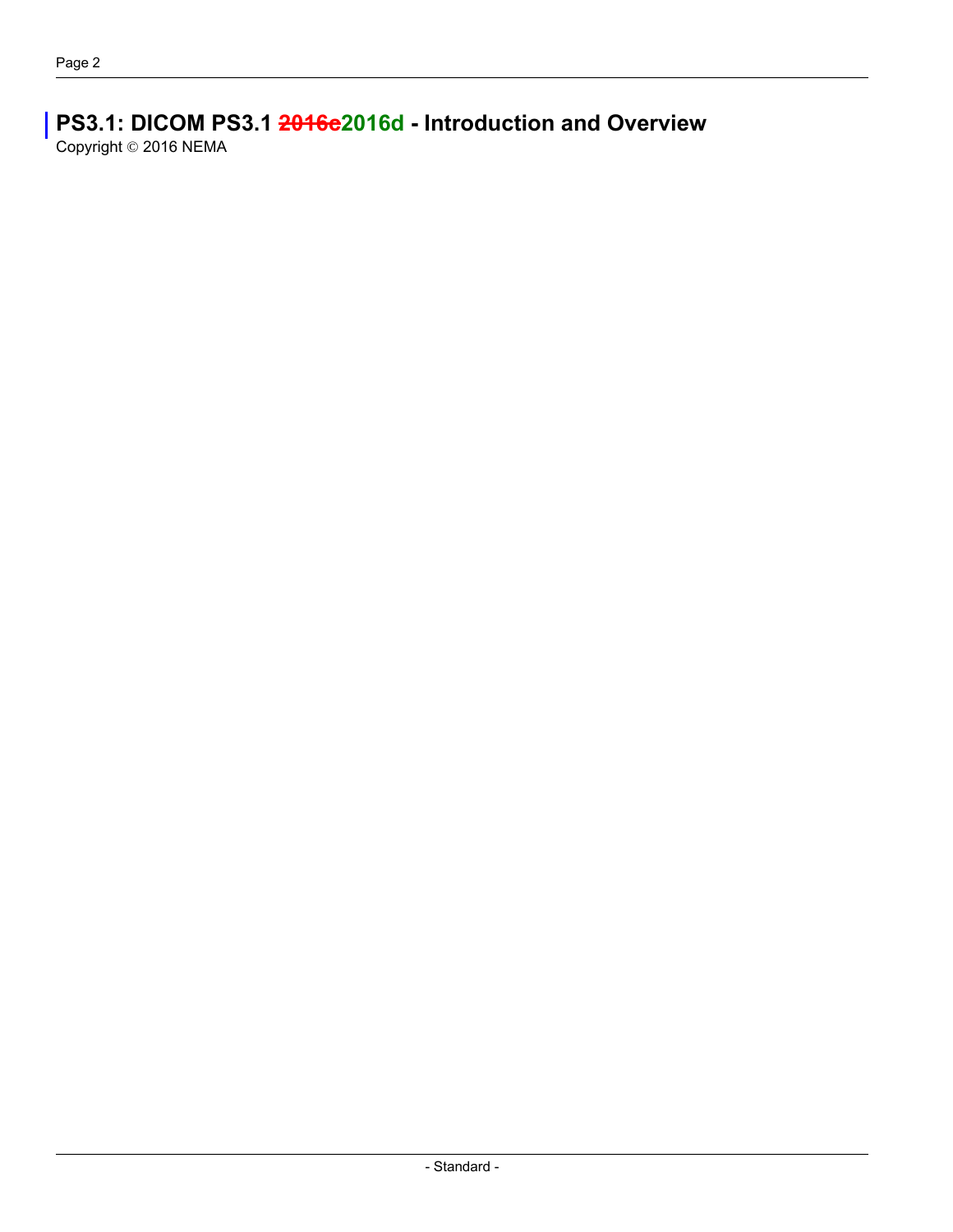### **Table of Contents**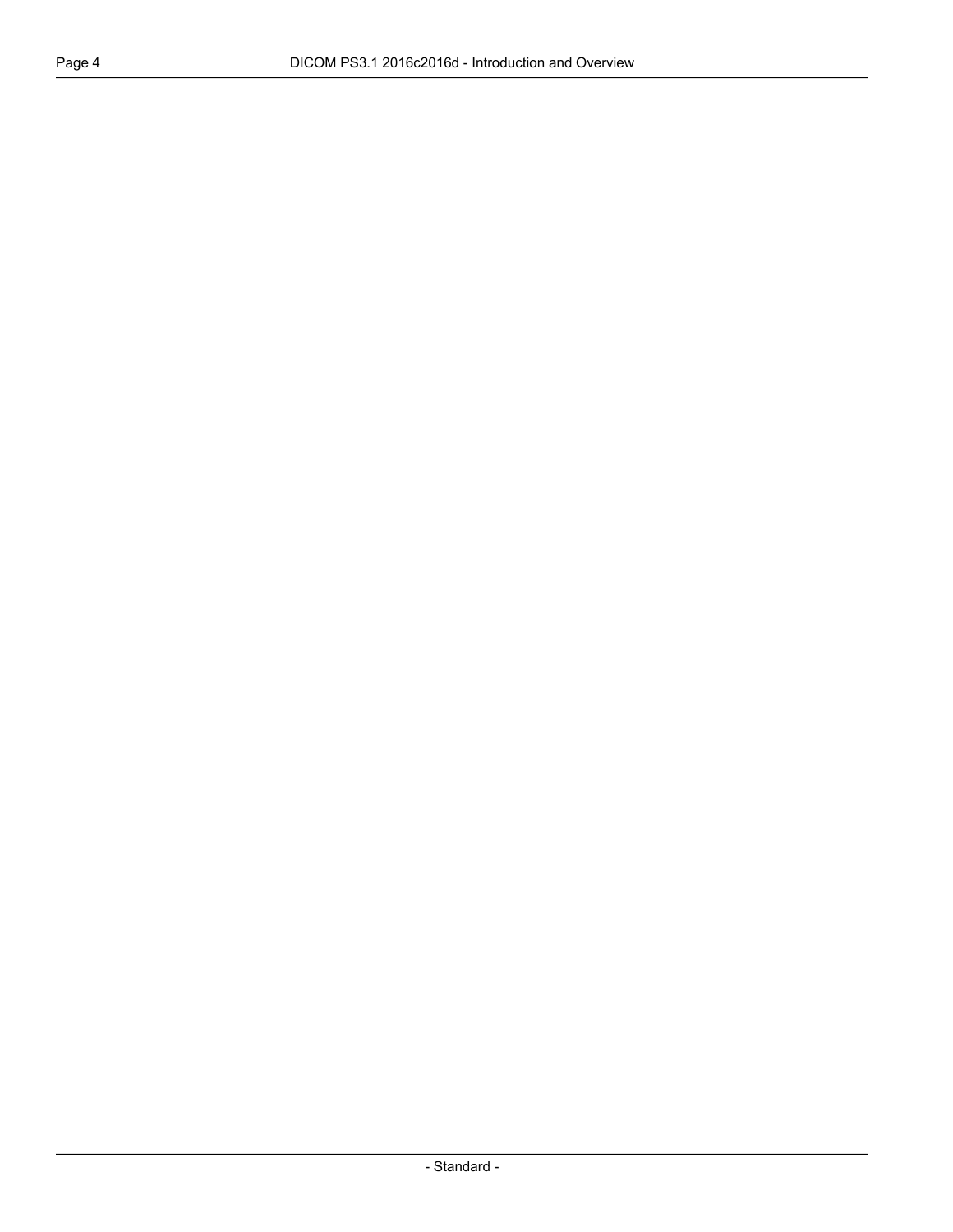## **List of Figures**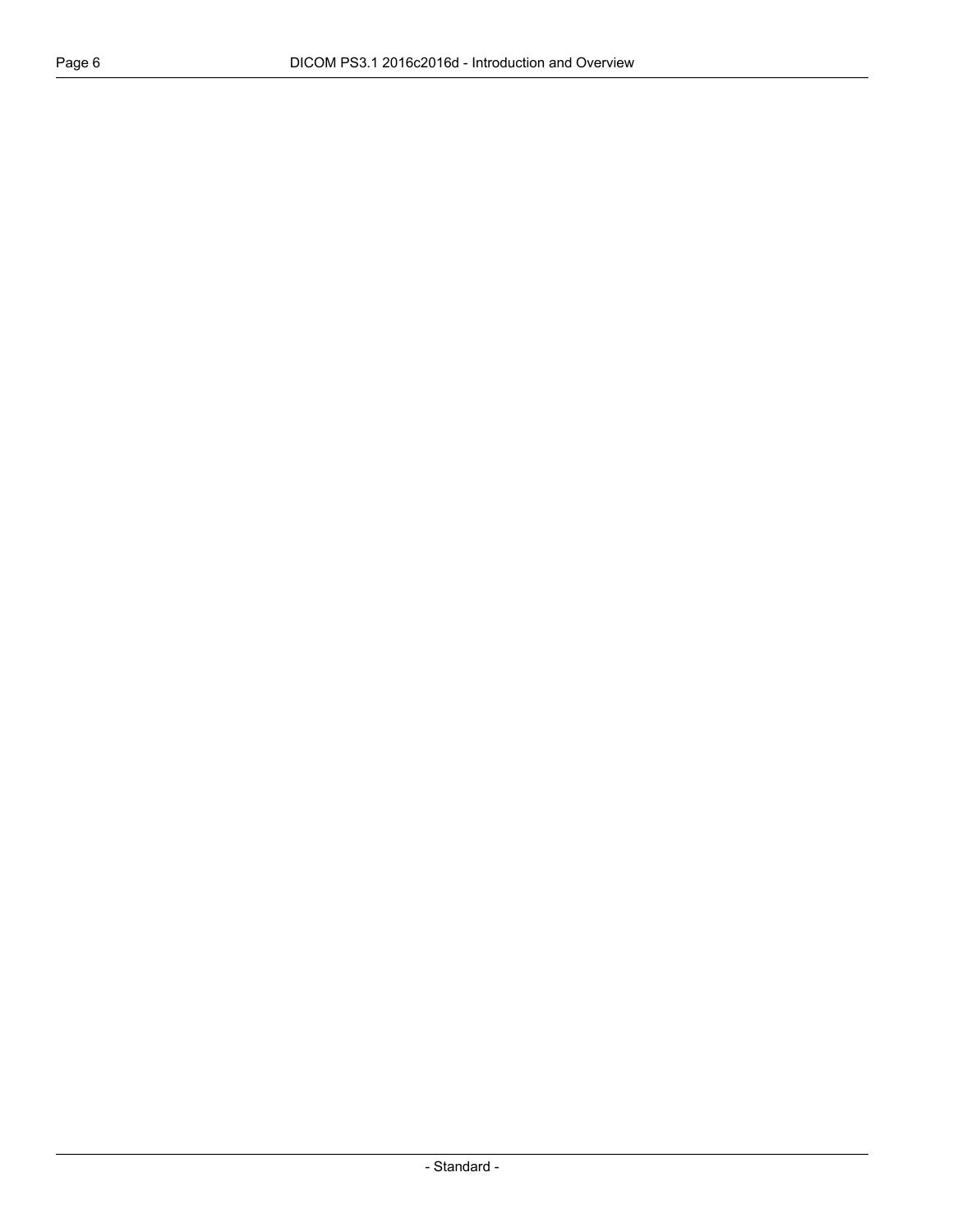# <span id="page-6-0"></span>**Notice and Disclaimer**

The information in this publication was considered technically sound by the consensus of persons engaged in the development and approval of the document at the time it was developed. Consensus does not necessarily mean that there is unanimous agreement among every person participating in the development of this document.

NEMA standards and guideline publications, of which the document contained herein is one, are developed through a voluntary consensus standards development process. This process brings together volunteers and/or seeks out the views of persons who have an interest in the topic covered by this publication. While NEMA administers the process and establishes rules to promote fairness in the development of consensus, it does not write the document and it does not independently test, evaluate, or verify the accuracy or completeness of any information or the soundness of any judgments contained in its standards and guideline publications.

NEMA disclaims liability for any personal injury, property, or other damages of any nature whatsoever, whether special, indirect, consequential, or compensatory, directly or indirectly resulting from the publication, use of, application, or reliance on this document. NEMA disclaims and makes no guaranty or warranty, expressed or implied, as to the accuracy or completeness of any information published herein, and disclaims and makes no warranty that the information in this document will fulfill any of your particular purposes or needs. NEMA does not undertake to guarantee the performance of any individual manufacturer or seller's products or services by virtue of this standard or guide.

In publishing and making this document available, NEMA is not undertaking to render professional or other services for or on behalf of any person or entity, nor is NEMA undertaking to perform any duty owed by any person or entity to someone else. Anyone using this document should rely on his or her own independent judgment or, as appropriate, seek the advice of a competent professional in determining the exercise of reasonable care in any given circumstances. Information and other standards on the topic covered by this publication may be available from other sources, which the user may wish to consult for additional views or information not covered by this publication.

NEMA has no power, nor does it undertake to police or enforce compliance with the contents of this document. NEMA does not certify, test, or inspect products, designs, or installations for safety or health purposes. Any certification or other statement of compliance with any health or safety-related information in this document shall not be attributable to NEMA and is solely the responsibility of the certifier or maker of the statement.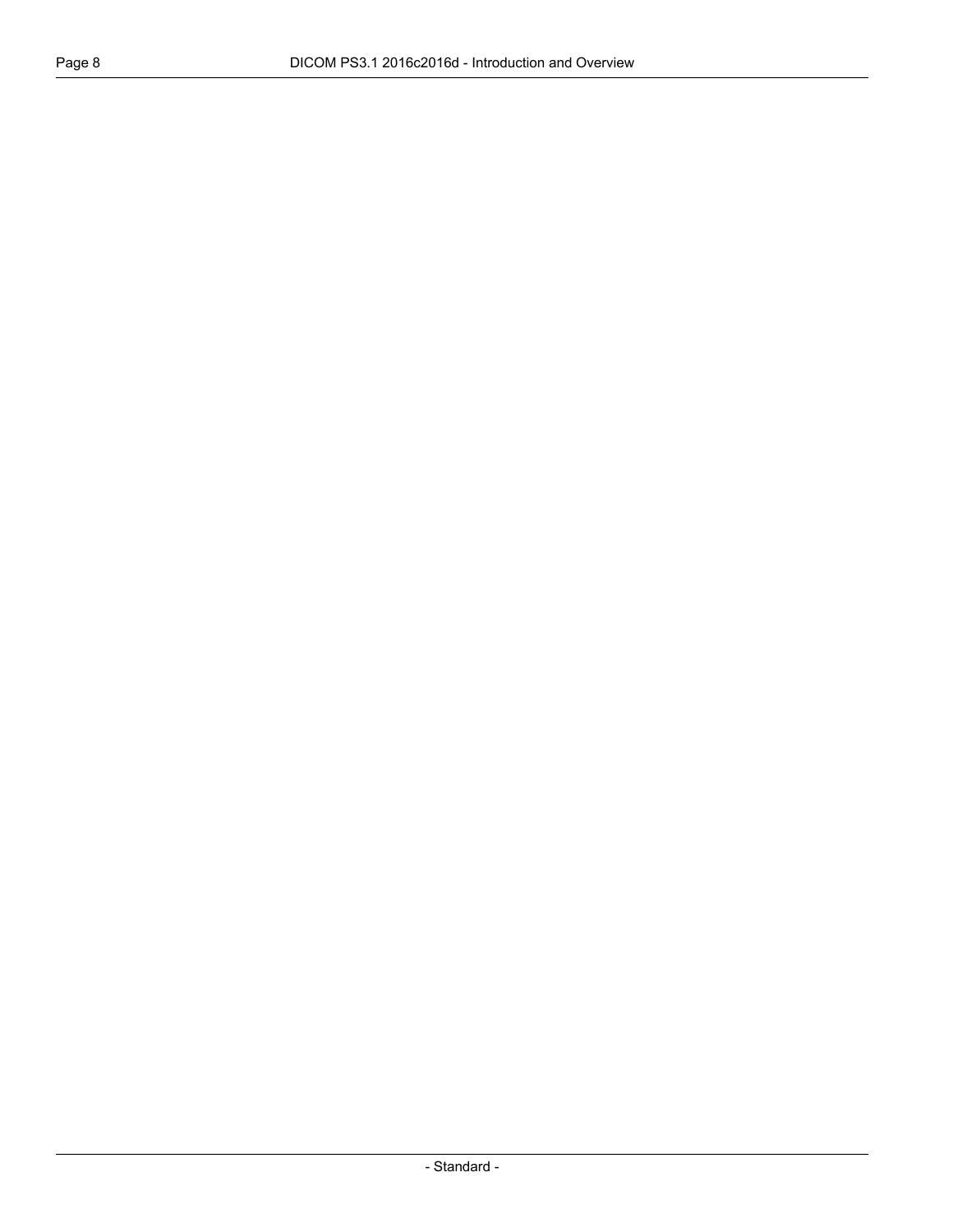## <span id="page-8-0"></span>**Foreword**

The DICOM Standards Committee is an independent, international standards development organization comprising biomedical professional societies whose specialties include the use of medical imaging, manufacturers of medical imaging equipment and related information systems, and government agencies, trade associations, and other standards development organizations with an interest in standardization of medical imaging information and related data. Membership is open to all organizations with a material interest in the work of the Committee. The Committee collaborates closely with other standards development organizations in the fields of Healthcare Informatics and Electrical Equipment in Medical Practice. The Secretariat of the Committee is the National Electrical Manufacturers Association and its Medical Imaging and Technology Alliance division.

The principal product of the Committee is this Standard, Digital Imaging and Communications in Medicine (DICOM).

This DICOM Standard was developed according to the procedures of the DICOM Standards Committee.

The DICOM Standard is structured as a multi-part document using the guidelines established in [ISO/IEC [Directives,](#page-14-1) Part 2].

The Standard is published as NEMA Standard PS3, and its Parts are identified by the numbering of the NEMA publication (PS3.1, PS3.2, etc.).

DICOM® is the registered trademark of the National Electrical Manufacturers Association for its standards publications relating to digital communications of medical information, all rights reserved.

HL7® and CDA® are the registered trademarks of Health Level Seven International, all rights reserved.

SNOMED®, SNOMED Clinical Terms®, SNOMED CT® are the registered trademarks of the International Health Terminology Standards Development Organisation (IHTSDO), all rights reserved.

LOINC® is the registered trademark of Regenstrief Institute, Inc, all rights reserved.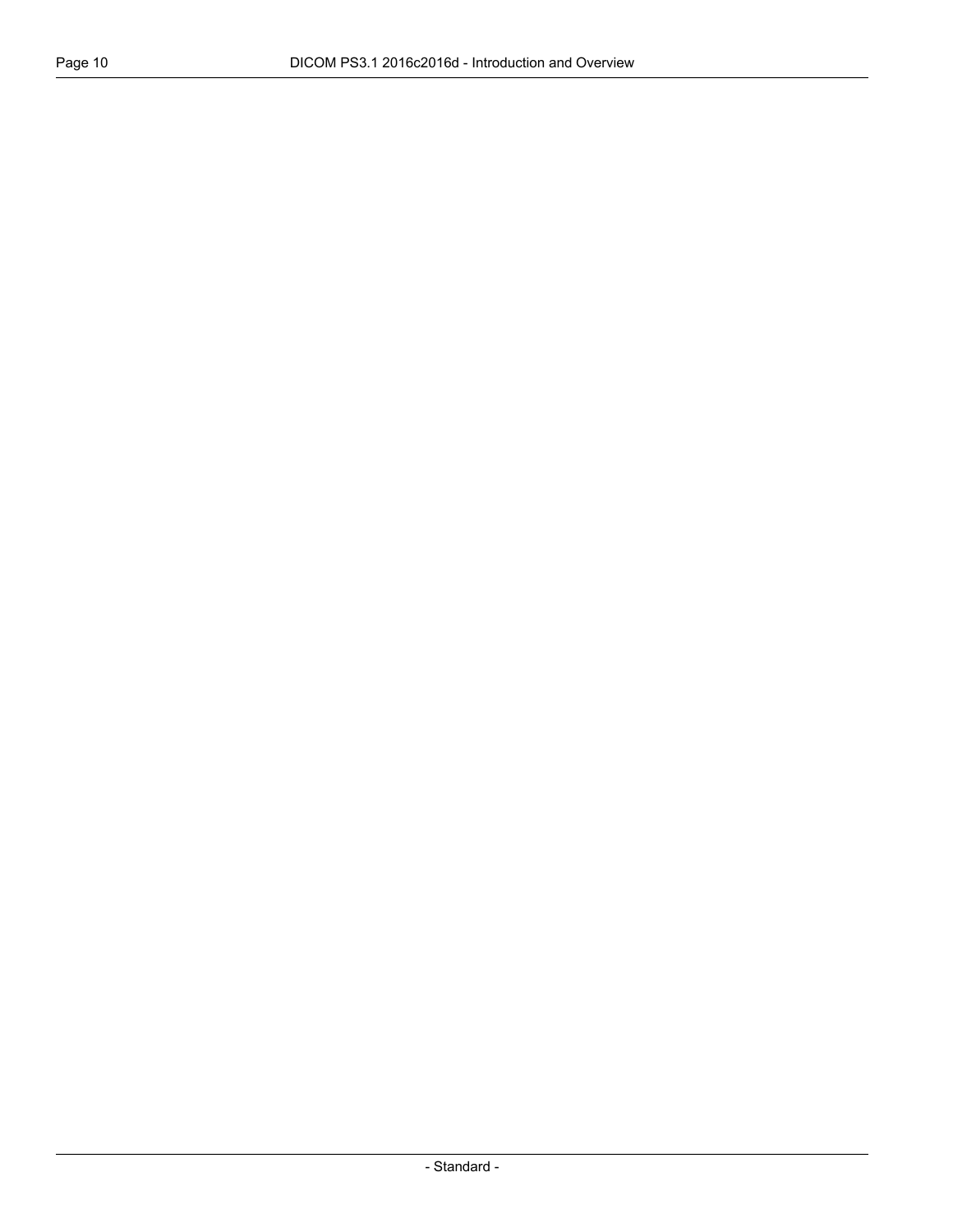# <span id="page-10-0"></span>**1 Scope and Field of Application**

<span id="page-10-1"></span>PS3.1 provides an overview of the entire Digital Imaging and Communications in Medicine (DICOM) Standard. It describes the history, scope, goals, and structure of the Standard. In particular, it contains a brief description of the contents of each part of the Standard.

### **1.1 Scope of DICOM**

Digital Imaging and Communications in Medicine (DICOM) is the standard for the communication and management of medical imaging information and related data.

The DICOM Standard facilitates interoperability of medical imaging equipment by specifying:

- For network communications, a set of protocols to be followed by devices claiming conformance to the Standard.
- The syntax and semantics of Commands and associated information that can be exchanged using these protocols.
- For media communication, a set of media storage services to be followed by devices claiming conformance to the Standard, as well as a File Format and a medical directory structure to facilitate access to the images and related information stored on interchange media.
- Information that must be supplied with an implementation for which conformance to the Standard is claimed.

The DICOM Standard does not specify:

- The implementation details of any features of the Standard on a device claiming conformance.
- <span id="page-10-2"></span>• The overall set of features and functions to be expected from a system implemented by integrating a group of devices each claiming DICOM conformance.
- A testing/validation procedure to assess an implementation's conformance to the Standard.

### **1.2 Field of Application**

The DICOM Standard pertains to the field of Medical Informatics. Within that field, it addresses the exchange of digital information between medical imaging equipment and other systems. Because such equipment may interoperate with other medical devices and information systems, the scope of this Standard needs to overlap with other areas of medical informatics. However, the DICOM Standard does not address the breadth of this field.

<span id="page-10-3"></span>This Standard has been developed with an emphasis on diagnostic medical imaging as practiced in radiology, cardiology, pathology, dentistry, ophthalmology and related disciplines, and image-based therapies such as interventional radiology, radiotherapy and surgery. However, it is also applicable to a wide range of image and non-image related information exchanged in clinical, research, veterinary, and other medical environments.

This Standard facilitates interoperability of systems claiming conformance in a multi-vendor environment, but does not, by itself, guarantee interoperability.

### **1.3 History**

With the introduction of computed tomography (CT) followed by other digital diagnostic imaging modalities in the 1970's, and the increasing use of computers in clinical applications, the American College of Radiology (ACR) and the National Electrical Manufacturers Association (NEMA) recognized the emerging need for a standard method for transferring images and associated information between devices manufactured by various vendors. These devices produce a variety of digital image formats.

The American College of Radiology (ACR) and the National Electrical Manufacturers Association (NEMA) formed a joint committee in 1983 to develop a standard to:

- Promote communication of digital image information, regardless of device manufacturer
- Facilitate the development and expansion of picture archiving and communication systems (PACS) that can also interface with other systems of hospital information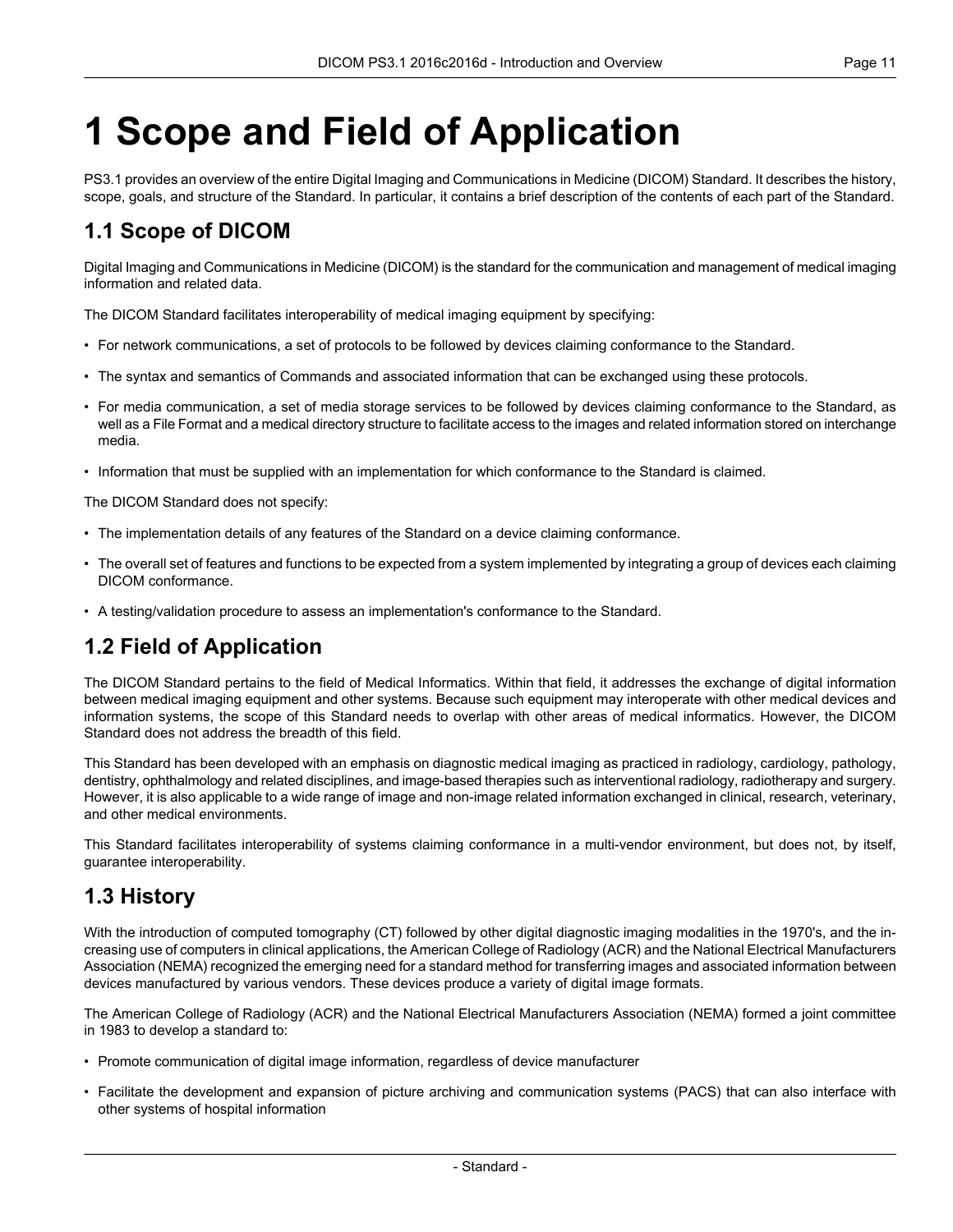• Allow the creation of diagnostic information data bases that can be interrogated by a wide variety of devices distributed geographically.

ACR-NEMA Standards Publication No. 300-1985, published in 1985 was designated version 1.0. The Standard was followed by two revisions: No. 1, dated October 1986 and No. 2, dated January 1988. These Standards Publications specified a hardware interface, a minimum set of software commands, and a consistent set of data formats.

ACR-NEMA Standards Publication No. 300-1988, published in 1988 was designated version 2.0. It included version 1.0, the published revisions, and additional revisions. It also included new material to provide command support for display devices, to introduce a new hierarchy scheme to identify an image, and to add data elements for increased specificity when describing an image.

In 1993, ACR-NEMA Standard 300 was substantially revised and replaced by this Standard, designated Digital Imaging and Communications in Medicine (DICOM). It embodies a number of major enhancements to previous versions of the ACR-NEMA Standard:

- It is applicable to a networked environment. The ACR-NEMA Standard was applicable in a point-to-point environment only; for operation in a networked environment a Network Interface Unit (NIU) was required. DICOM supports operation in a networked environment using the industry standard networking protocol TCP/IP.
- It is applicable to off-line media exchange. The ACR-NEMA Standard did not specify a file format or choice of physical media or logical filesystem. DICOM supports operation in an off-line media environment using industry standard media such as CD-R, DVD-R and USB and common file systems.
- It is a service oriented protocol, specifying the semantics of commands and associated data, and how devices claiming conformance to the Standard react to commands and data being exchanged. Specified services include support for management of the workflow of an imaging department. The ACR-NEMA Standard was confined to the transfer of data with only implicit service requirements.
- It specifies levels of conformance. The ACR-NEMA Standard specified a minimum level of conformance. DICOM explicitly describes how an implementor must structure a Conformance Statement to select specific options.

<span id="page-11-1"></span><span id="page-11-0"></span>In 1995, with the addition of DICOM capabilities for cardiology imaging supported by the American College of Cardiology, the ACR-NEMA Joint Committee was reorganized as the DICOM Standards Committee, a broad collaboration of stakeholders across all medical imaging specialties.

### **1.4 Principles**

#### **1.4.1 Global Applicability and Localization**

DICOM is a world-wide standard that can be used in every locale. It provides mechanisms to handle data that support cultural requirements, such as different writing systems, character sets, languages, and structures for addresses and person names. It supports the variety of workflows, processes and policies used for biomedical imaging in different geographic regions, medical specialties and local practices.

Localization to meet the requirements of national or local health and workflow policies can be done without deviating from the Standard. Such localization may include specifying code sets (e.g., procedure codes), or profiling data element usage (both specifying locally allowed values, and making elements that are optional in the Standard mandatory for local use).

<span id="page-11-2"></span>Localization and profiling can be specified in a number of mechanisms outside the purview of the DICOM Standard. One such mechanism is Integration Profiles from the Integrating the Healthcare Enterprise (IHE) organization. It is important that Profiling adhere to the concept of non-contradiction. A Profile can add requirements but should not contradict DICOM requirements, as that would make it impossible to comply with both DICOM and the Profile.

#### **1.4.2 Continuous Maintenance**

The DICOM Standard is an evolving standard and it is maintained in accordance with the Procedures of the DICOM Standards Committee. Proposals for enhancements are welcome from all users of the Standard, and may be submitted to the Secretariat. Supplements and corrections to the Standard are balloted and approved several times a year. When approved as Final Text, each change becomes official, is published separately, and goes into effect immediately. At intervals, all of the approved Final Text changes are consolidated and published in an updated edition of the Standard. Once changes are consolidated into an updated edition of the Standard, the individual change documents are not maintained; readers are directed to use the consolidated edition of the Standard.

A requirement in updating the Standard is to maintain effective compatibility with previous editions.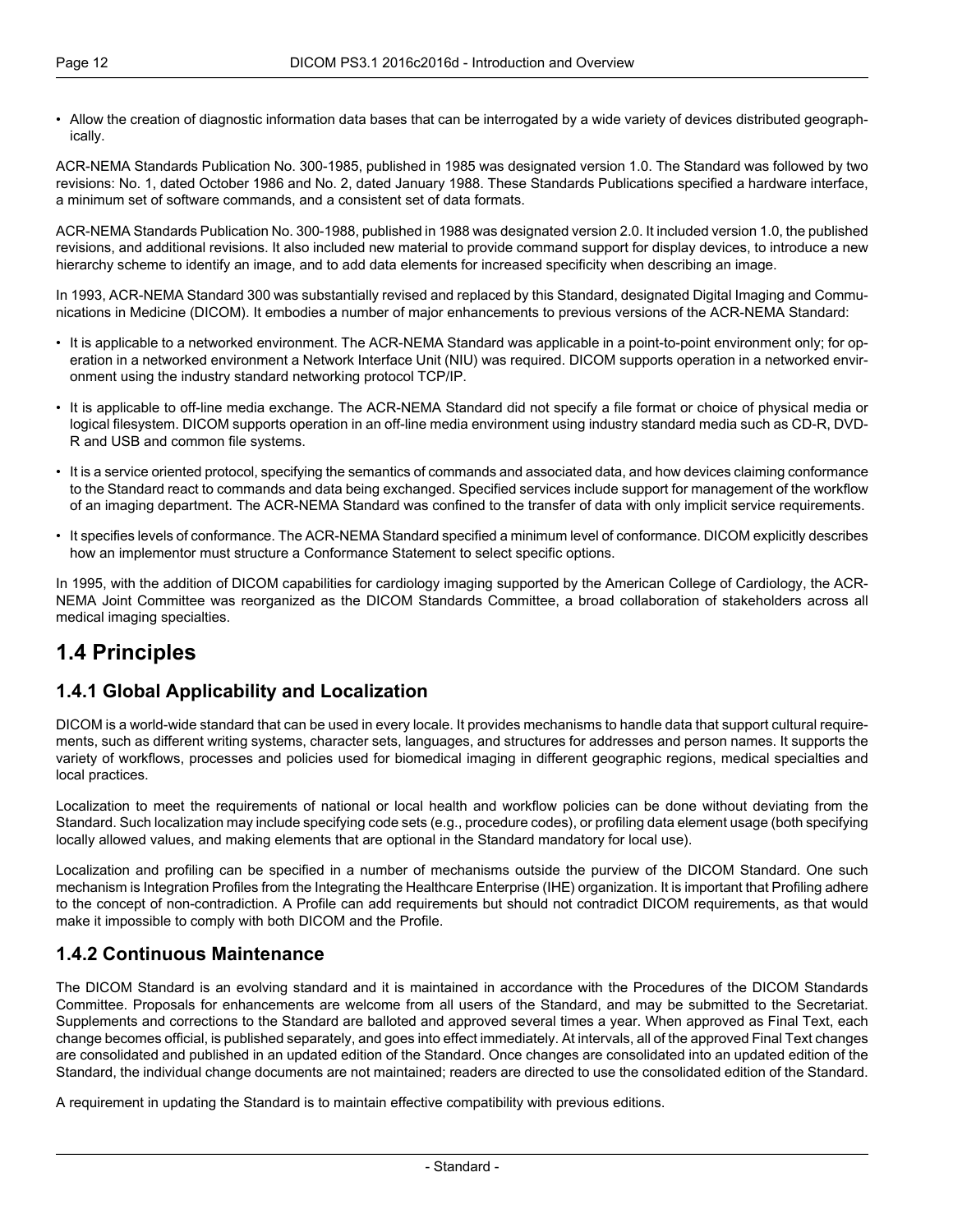The maintenance process may involve retirement of sections of the Standard.

Retirement does not imply that these features cannot be used. However, the DICOM Standards Committee will not maintain the documentation of retired features. The reader is referred to earlier editions of the Standard.

<span id="page-12-0"></span>The use of the retired features is discouraged for new implementations, in favor of those alternatives remaining in the standard.

#### **1.4.3 Information Objects and Unique Object Identification**

Many DICOM services involve the exchange of persistent information objects, such as images. An instance of such an information object may be exchanged across many systems and many organizational contexts, and over time. While minor changes may be made to the attributes of an instance to facilitate its handling within a particular organization (e.g., by coercing a Patient ID to the value used in a local context), the semantic content of an instance does not change.

<span id="page-12-1"></span>Each instance is identified by a globally unique object identifier, which persists with the instance across all exchanges. Changes to the semantic content of an instance are defined to create a new instance, which is assigned a new globally unique object identifier.

#### **1.4.4 Conformance**

Conformance to the DICOM Standard is stated in terms of Service-Object Pair (SOP) Classes, which represent Services (such as Storage using network, media, or web) operating on types of Information Objects (such as CT or MR images).

SOP Class specifications in the DICOM Standard are only changed in a manner that is intended to be forward and backward compatible for all editions of the Standard. Conformance requirements and conformance claims are therefore referenced to the identifier of the SOP Class, and never referenced to an edition of the Standard.

<span id="page-12-2"></span>Each implementation is required to provide a Conformance Statement, in accordance with a consistent pro forma structure, facilitating comparison of products for interoperability.

#### **1.4.5 Consistency of Information Model**

A large number of information objects defined in the DICOM Standard follow a common composite information model with information entities representing Patient, Study, Series, Equipment, Frame of Reference, and the specific instance data type. This information model is a simplification of the real world concepts and activities of medical imaging; for acquisition modalities, a Study is approximately equivalent to an ordered procedure, and a Series is approximately equivalent to a performed data acquisition protocol element. In other domains, such as Radiotherapy, the Study and Series are less clearly related to real world entities or activities, but are still required for consistency. This simplified model is sufficient for the pragmatic needs of managing imaging and related data collected in routine practice.

New information objects defined in DICOM will typically conform to this existing common information model, allowing reuse of implementations with minimal changes to support the new objects.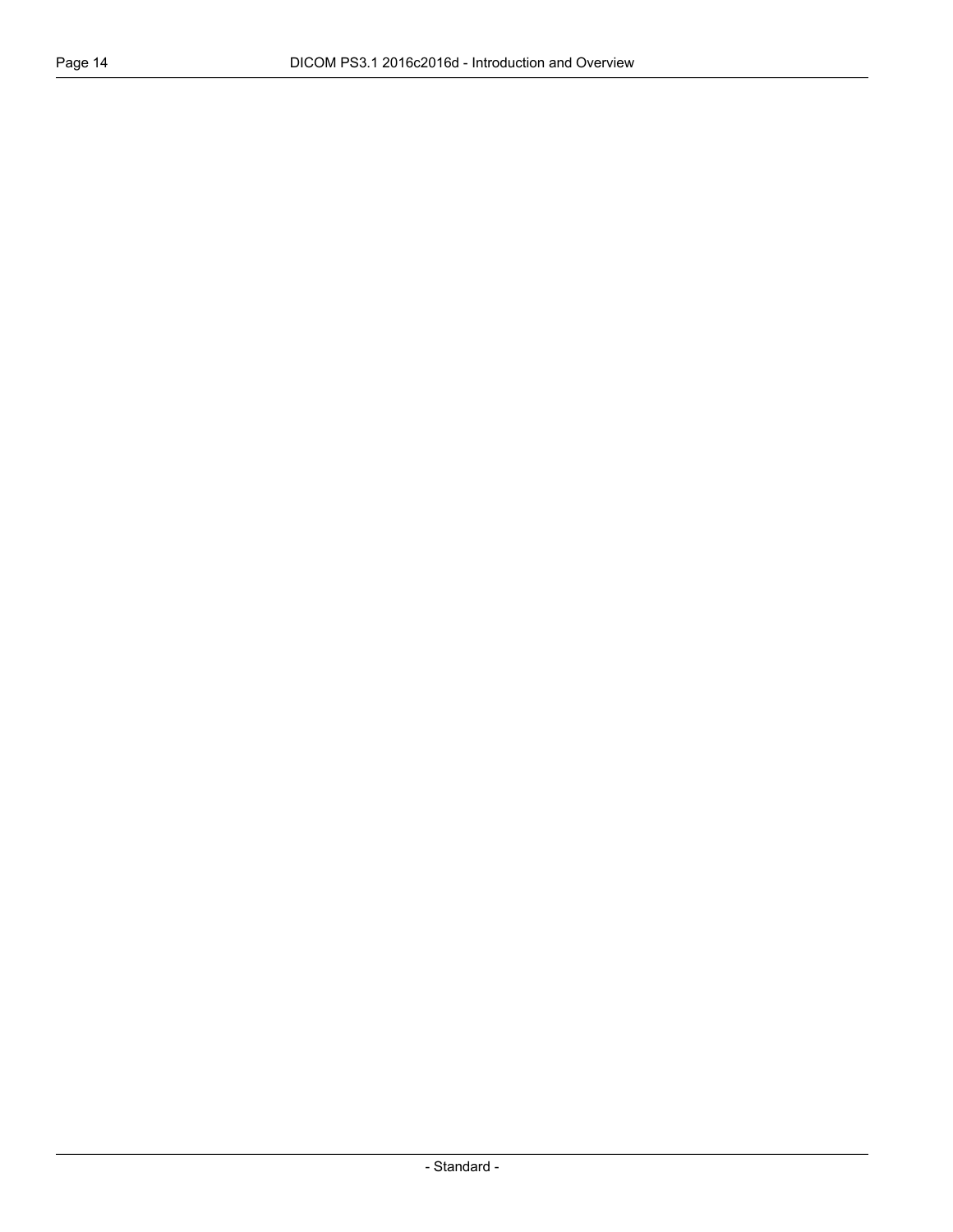## <span id="page-14-0"></span>**2 Normative References**

- <span id="page-14-1"></span>[ISO/IEC Directives, Part 2] ISO/IEC. 2011/04. 6.0. *Rules for the structure and drafting of International Standards*. [http://www.iec.ch/](http://www.iec.ch/members_experts/refdocs/iec/isoiec-dir2%7Bed6.0%7Den.pdf) [members\\_experts/refdocs/iec/isoiec-dir2%7Bed6.0%7Den.pdf](http://www.iec.ch/members_experts/refdocs/iec/isoiec-dir2%7Bed6.0%7Den.pdf) .
- [ACR/NEMA 300] ACR/NEMA. 1988. *Digital Imaging and Communications*.
- [ISO/IEC 8822] ISO/IEC. 1994. *Information Processing Systems - Open Systems Interconnection - Connection Oriented Presentation Service Definition*.
- [ISO/IEC 8649] ISO/IEC. 1996. *Information Processing Systems - Open Systems Interconnection - Service Definition for the Association Control Service Element*. *Withdrawn 2012.* .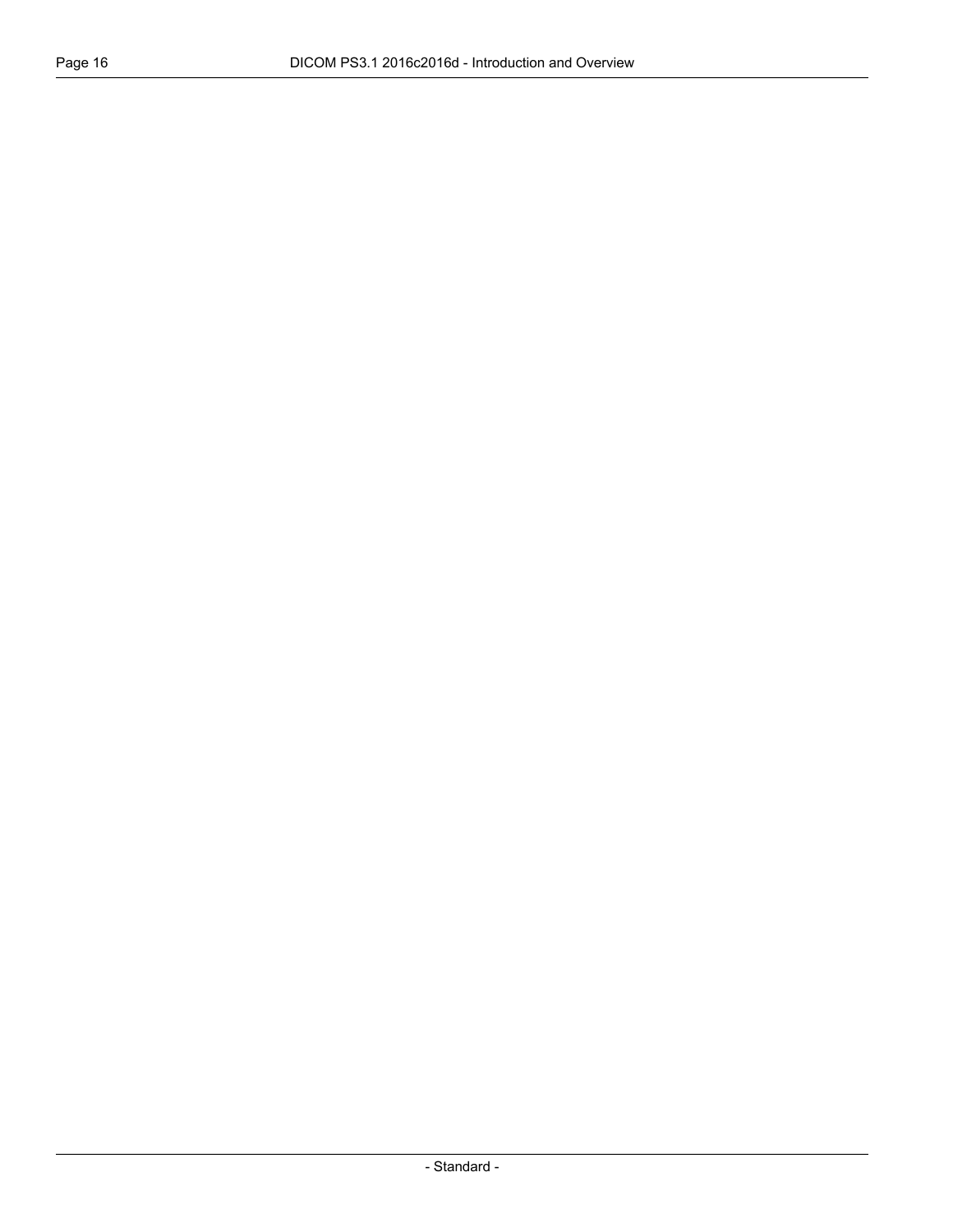# <span id="page-16-0"></span>**3 Definitions**

| Attribute                    | A property of an Information Object. An Attribute has a name and a value that are independent<br>of any encoding scheme.                                                                                                                                               |
|------------------------------|------------------------------------------------------------------------------------------------------------------------------------------------------------------------------------------------------------------------------------------------------------------------|
| Command                      | A request to operate on information across a network.                                                                                                                                                                                                                  |
| <b>Command Element</b>       | An encoding of a parameter of a command that conveys this parameter's value.                                                                                                                                                                                           |
| <b>Command Stream</b>        | The result of encoding a set of DICOM Command Elements using the DICOM encoding scheme.                                                                                                                                                                                |
| <b>Conformance Statement</b> | A formal statement that describes a specific product implementation that uses the DICOM<br>Standard. It specifies the Service Classes, Information Objects, and Communication Protocols<br>supported by the implementation.                                            |
| Data Dictionary              | A registry of DICOM Data Elements that assigns a unique tag, a name, value characteristics,<br>and semantics to each Data Element.                                                                                                                                     |
| Data Element                 | A unit of information as defined by a single entry in the data dictionary.                                                                                                                                                                                             |
| Data Set                     | Exchanged information consisting of a structured set of Attributes. The value of each Attribute in<br>a Data Set is expressed as a Data Element.                                                                                                                       |
| Data Stream                  | The result of encoding a Data Set using the DICOM encoding scheme (Data Element Numbers<br>and representations as specified by the Data Dictionary).                                                                                                                   |
| Information Object           | An abstraction of a real information entity (e.g., CT Image, Structured Report, etc.) that is acted<br>upon by one or more DICOM Commands.                                                                                                                             |
|                              | Note                                                                                                                                                                                                                                                                   |
|                              | This term is primarily used in PS3.1, with a few references in PS3.3. It is an informal<br>term corresponding to a formal term that is introduced in PS3.3. In all other parts of the<br>DICOM Standard this formal term is known as an Information Object Definition. |
| Information Object Class     | A formal description of an Information Object, which includes a description of its purpose and the<br>Attributes it possesses. It does not include values for these attributes.                                                                                        |
|                              | Note                                                                                                                                                                                                                                                                   |
|                              | This term is only used in PS3.1. It is an informal term corresponding to a formal term<br>that is introduced in PS3.4. This formal term is known as a Service-Object Pair Class<br>or more commonly as a SOP Class.                                                    |
| Information Object Instance  | A representation of an occurrence of an real-world entity, which includes values for the Attributes<br>of the Information Object Class to which the entity belongs.                                                                                                    |
|                              | <b>Note</b>                                                                                                                                                                                                                                                            |
|                              | This term is only used in PS3.1. It is an informal term corresponding to a formal term<br>that is introduced in PS3.4. This formal term is known as a Service-Object Pair Instance<br>or more commonly as a SOP Instance.                                              |
| Message                      | A data unit of the Message Exchange Protocol exchanged between two cooperating DICOM<br>Applications. A Message is composed of a Command Stream followed by an optional Data<br>Stream.                                                                                |
| Service Class                | A structured description of a service that is supported by cooperating DICOM Applications using<br>specific DICOM Commands acting on a specific class of Information Object.                                                                                           |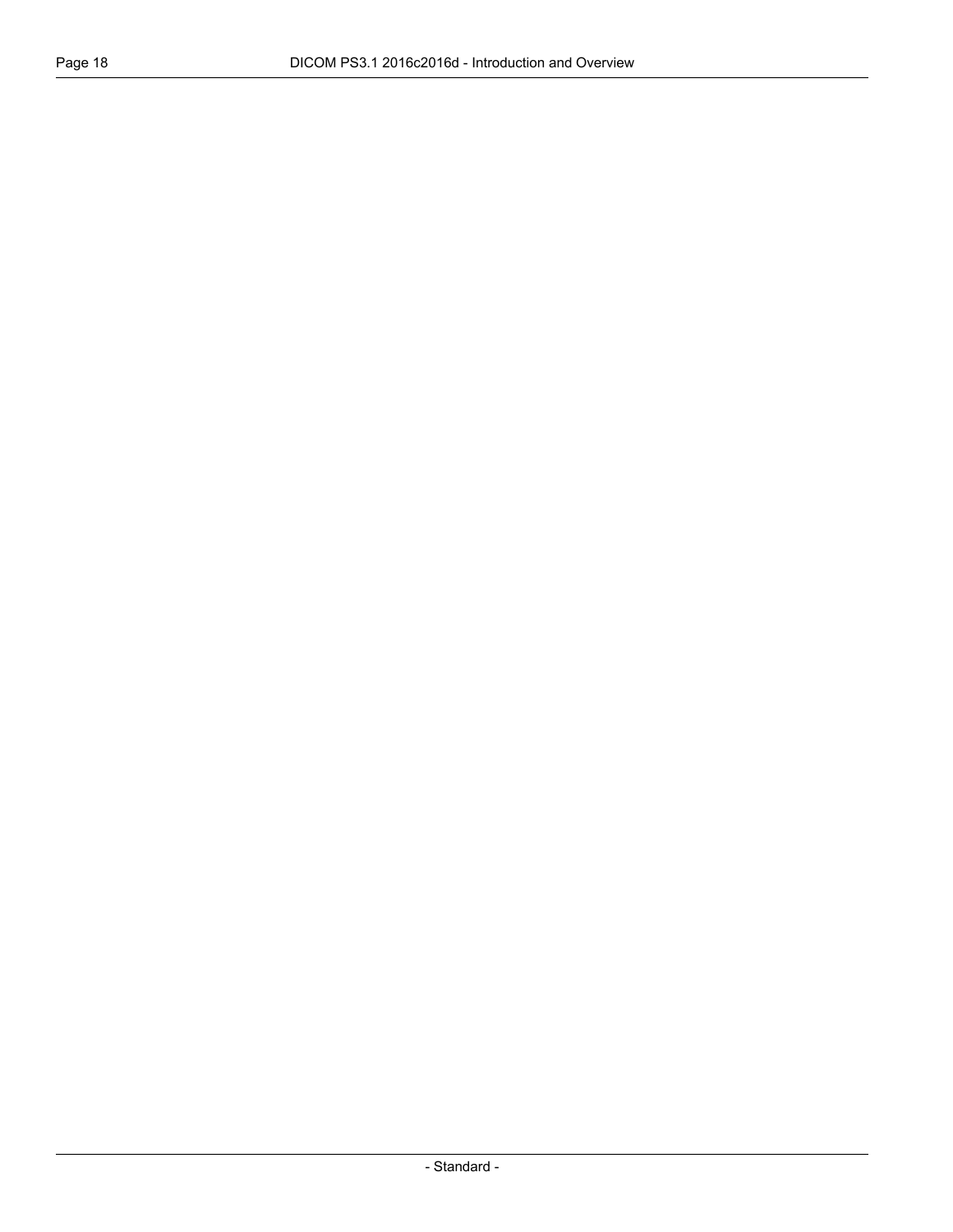# <span id="page-18-0"></span>**4 Symbols and Abbreviations**

| <b>ACSE</b>    | <b>Association Control Service Element</b>                                                                                                                                 |
|----------------|----------------------------------------------------------------------------------------------------------------------------------------------------------------------------|
| СT             | Computed Tomography                                                                                                                                                        |
| <b>DICOM</b>   | Digital Imaging and Communications in Medicine                                                                                                                             |
| <b>HIS</b>     | <b>Hospital Information System</b>                                                                                                                                         |
| <b>JIRA</b>    | Japan Medical Imaging and Radiological Systems Industries Association                                                                                                      |
| <b>OSI</b>     | Open Systems Interconnection                                                                                                                                               |
| <b>PACS</b>    | Picture Archiving and Communication Systems                                                                                                                                |
| <b>REST</b>    | Representational State Transfer                                                                                                                                            |
| <b>RESTful</b> | A RESTful Web service is a Web service implemented using REST architecture and HTTP (see http://www.ics.uci.edu/<br>~fielding/pubs/dissertation/fielding_dissertation.pdf) |
| <b>RIS</b>     | Radiology Information System                                                                                                                                               |
| <b>STOW-RS</b> | STore Over the Web by RESTful Services                                                                                                                                     |
| <b>TCP/IP</b>  | <b>Transmission Control Protocol/Internet Protocol</b>                                                                                                                     |
| <b>WADO-RS</b> | Web Access to DICOM Objects by RESTful Services                                                                                                                            |
|                | <b>WADO-URI</b> Web Access to DICOM Objects by URI                                                                                                                         |
|                | <b>WADO-WS</b> Web Access to DICOM Objects by Web Services (WS*)                                                                                                           |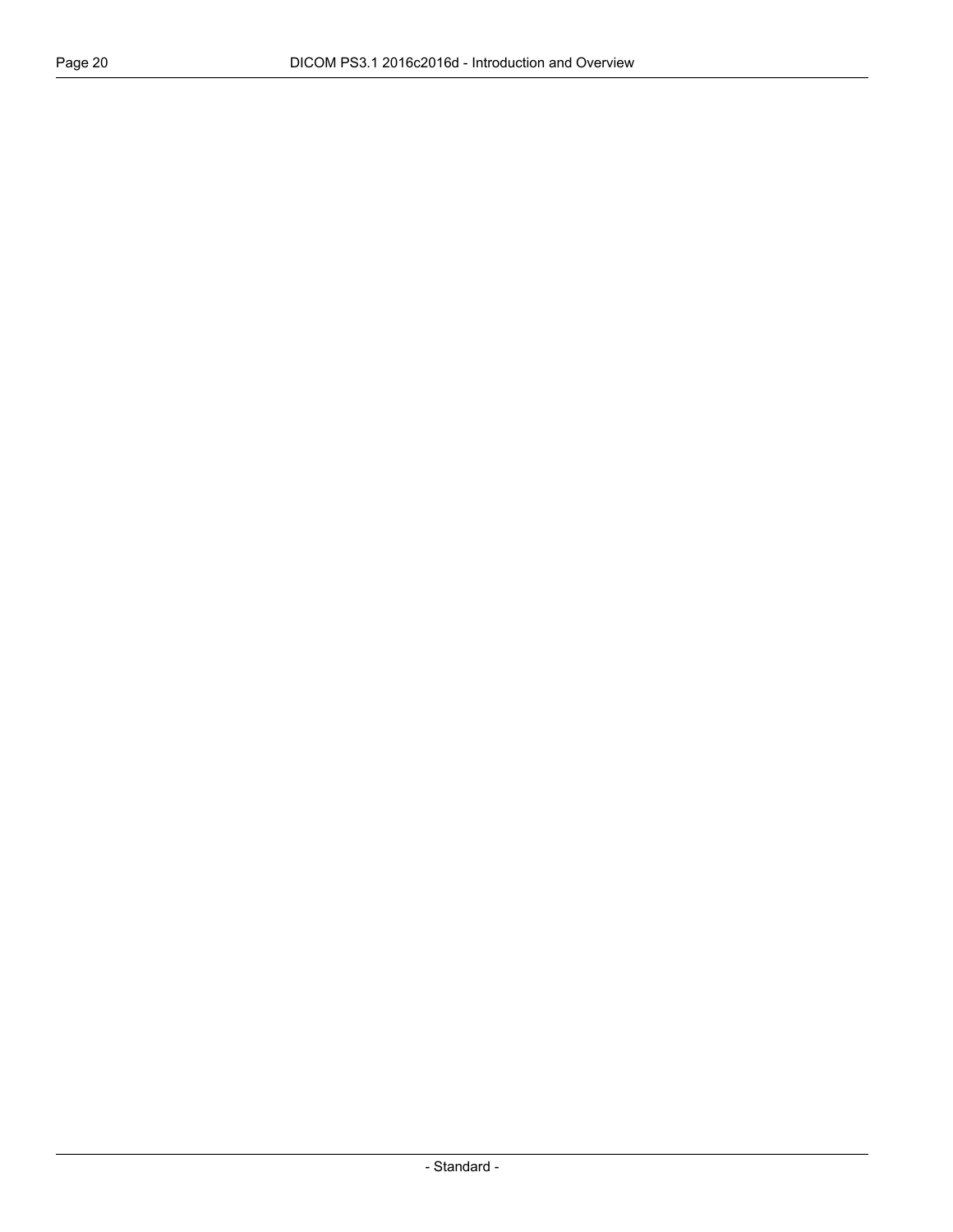# <span id="page-20-0"></span>**5 The DICOM Communication Model**

The DICOM Standard facilitates interoperability of devices claiming conformance. In particular, it:

- Addresses the semantics of Commands and associated data. For devices to interact, there must be standards on how devices are expected to react to Commands and associated data, not just the information that is to be moved between devices.
- Addresses the semantics of file services, file formats and information directories necessary for off-line communication.
- Is explicit in defining the conformance requirements of implementations of the Standard. In particular, a conformance statement must specify enough information to determine the functions for which interoperability can be expected with another device claiming conformance.
- Facilitates operation in a networked environment.
- Is structured to accommodate the introduction of new services, thus facilitating support for future medical imaging applications.
- Makes use of existing international standards wherever applicable, and itself conforms to established documentation guidelines for international standards.

[Figure](#page-21-0) 5-1 presents the general communication model of the Standard, which spans both network (on-line) and media storage interchange (off-line) communication. Applications may utilize any of the following transport mechanisms:

- the DICOM Message Service and Upper Layer Service, which provides independence from specific physical networking communication support and protocols such as TCP/IP.
- the DICOM Web Service API and HTTP Service, which allows use of common hypertext and associated protocols for transport of DICOM services
- The Basic DICOM File Service, which provides access to Storage Media independently from specific media storage formats and file structures.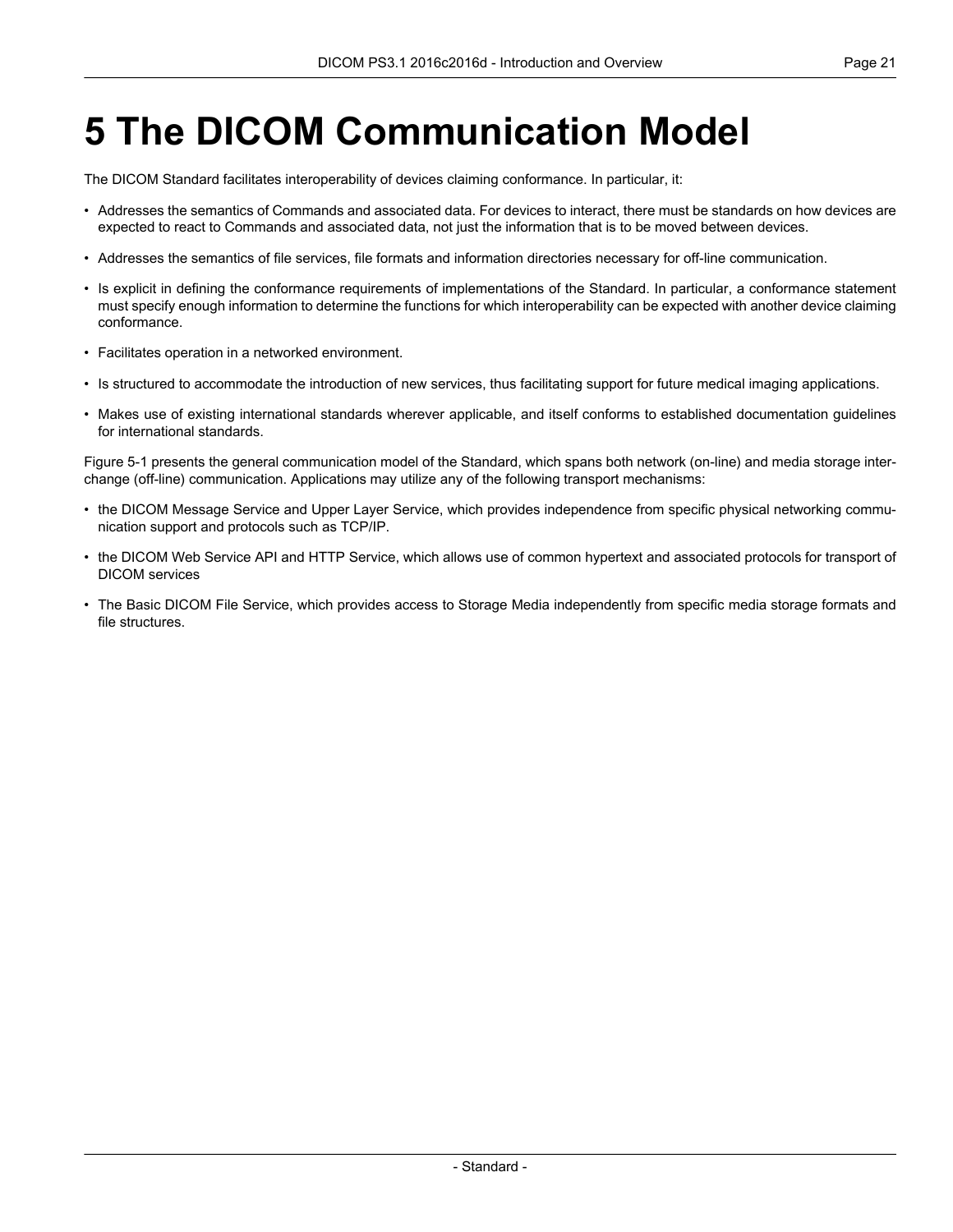<span id="page-21-0"></span>

**Figure 5-1. General Communication Model**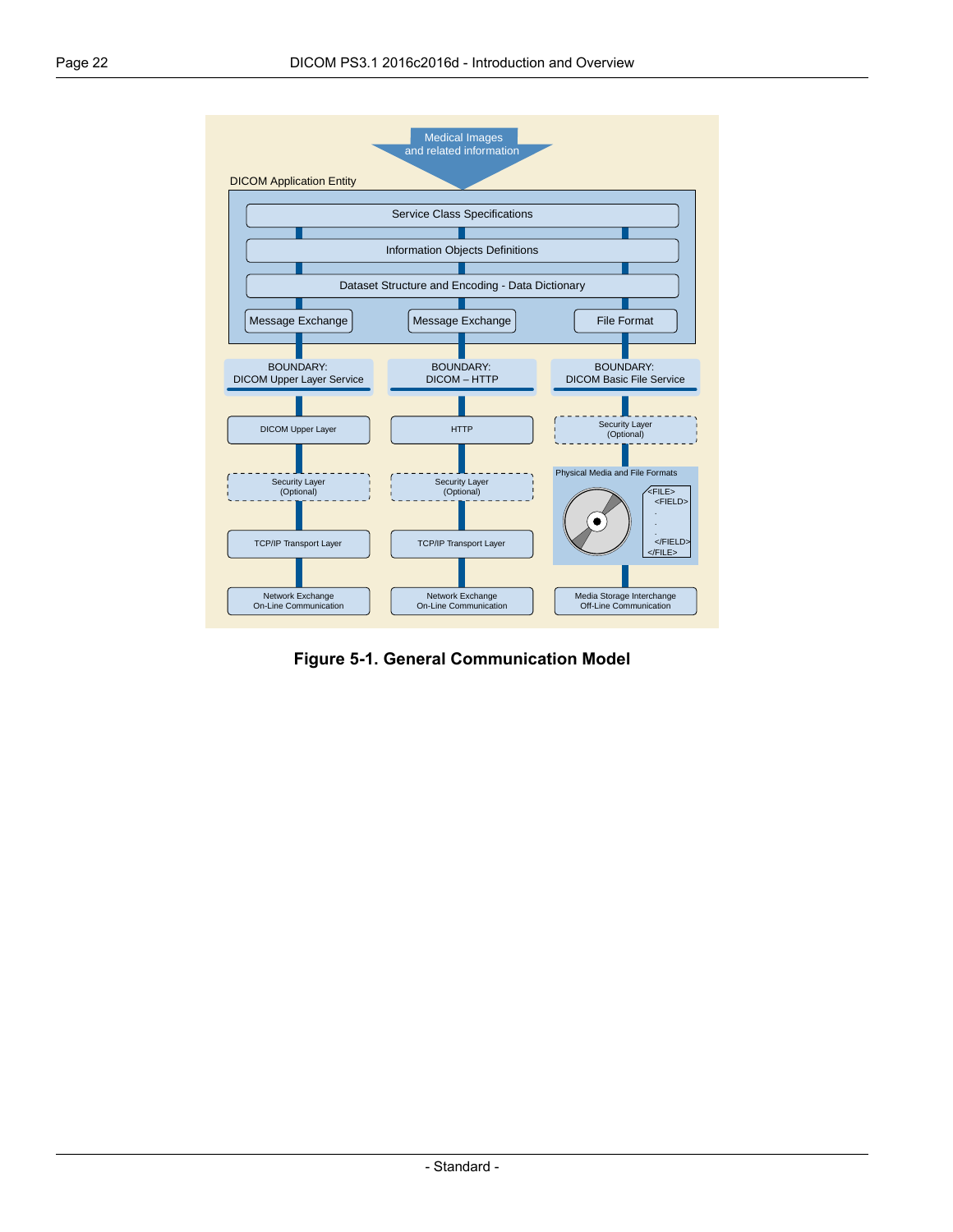# <span id="page-22-0"></span>**6 Overview of The Content of The DICOM Standard**

#### <span id="page-22-1"></span>**6.1 Document Structure**

DICOM consists of the following parts:

- PS3.1: Introduction and Overview (this document)
- PS3.2: [Conformance](part02.pdf#PS3.2)
- PS3.3: [Information](part03.pdf#PS3.3) Object Definitions
- PS3.4: Service Class [Specifications](part04.pdf#PS3.4)
- PS3.5: Data [Structures](part05.pdf#PS3.5) and Encoding
- PS3.6: Data [Dictionary](part06.pdf#PS3.6)
- PS3.7: Message [Exchange](part07.pdf#PS3.7)
- PS3.8: Network [Communication](part08.pdf#PS3.8) Support for Message Exchange
- PS3.9: Retired
- PS3.10: Media Storage and File Format for Media [Interchange](part10.pdf#PS3.10)
- PS3.11: Media Storage [Application](part11.pdf#PS3.11) Profiles
- PS3.12: Formats and [Physical](part12.pdf#PS3.12) Media
- PS3.13: Retired
- PS3.14: [Grayscale](part14.pdf#PS3.14) Standard Display Function
- PS3.15: Security and System [Management](part15.pdf#PS3.15) Profiles
- PS3.16: Content Mapping [Resource](part16.pdf#PS3.16)
- PS3.17: [Explanatory](part17.pdf#PS3.17) Information
- PS3.18: Web [Services](part18.pdf#PS3.18)
- <span id="page-22-2"></span>• PS3.19: [Application](part19.pdf#PS3.19) Hosting
- PS3.20: Imaging Reports using HL7 Clinical Document [Architecture](part20.pdf#PS3.20)

These parts of the Standard are related but independent documents. A brief description of each Part is provided in this section.

### **6.2 PS3.2: Conformance**

[PS3.2](part02.pdf#PS3.2) of the DICOM Standard defines principles that implementations claiming conformance to the Standard shall follow:

- Conformance requirements. [PS3.2](part02.pdf#PS3.2) specifies the general requirements that must be met by any implementation claiming conformance. It references the conformance sections of other parts of the Standard.
- Conformance Statement. [PS3.2](part02.pdf#PS3.2) defines the structure of a Conformance Statement. It specifies the information that must be present in a Conformance Statement. It references the Conformance Statement sections of other parts of the Standard.

[PS3.2](part02.pdf#PS3.2) does not specify a testing/validation procedure to assess an implementation's conformance to the Standard.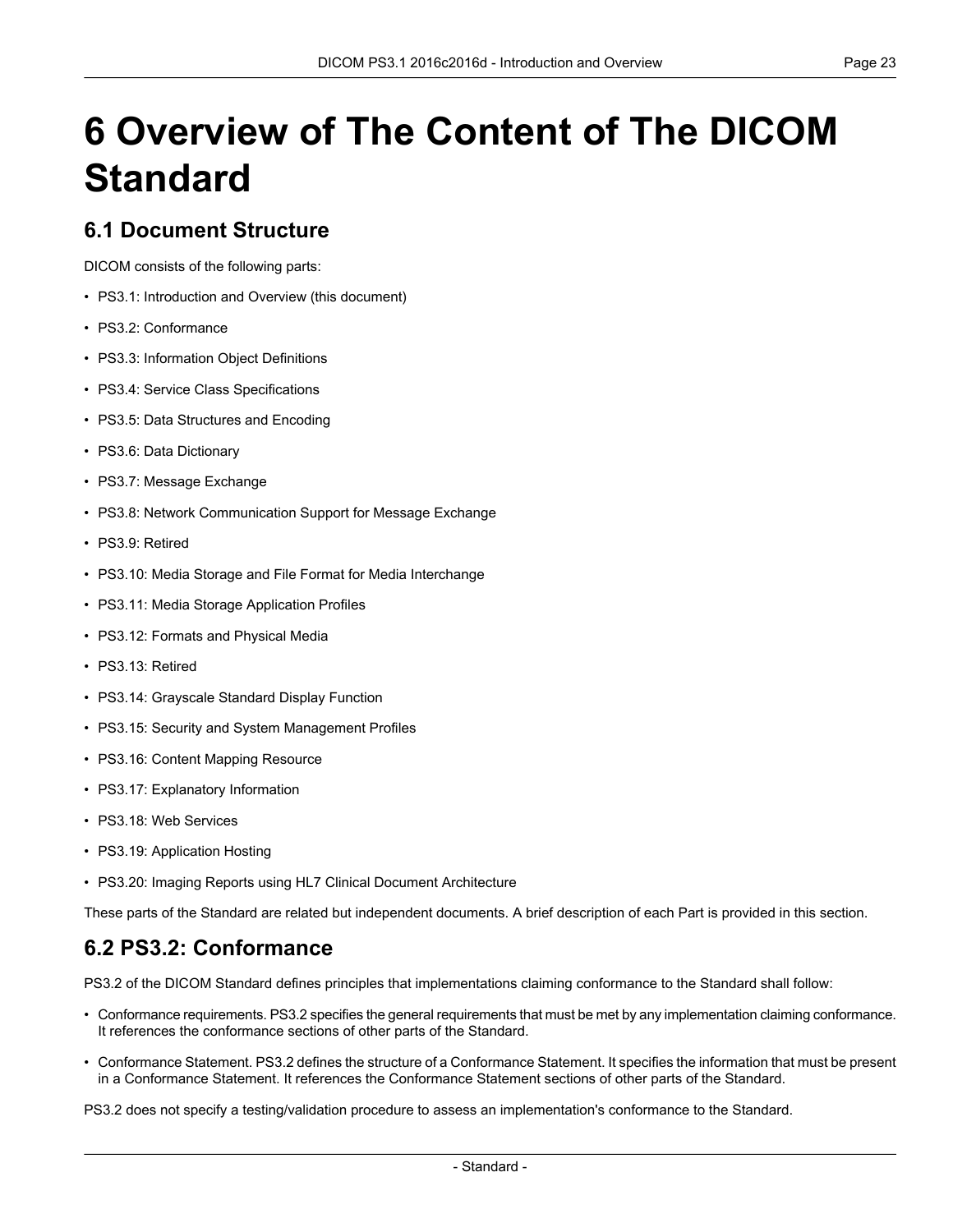[Figure](#page-23-1) 6.2-1 and [Figure](#page-23-2) 6.2-2 depict the construction process for a Conformance Statement for both network communication and media exchange. A Conformance Statement consists of the following parts:

- Set of Information Objects that is recognized by this implementation
- Set of Service Classes that this implementation supports
- Set of communications protocols or physical media that this implementation supports
- <span id="page-23-1"></span>• Set of security measures that this implementation supports.



<span id="page-23-2"></span>





#### <span id="page-23-0"></span>**6.3 PS3.3: Information Object Definitions**

[PS3.3](part03.pdf#PS3.3) of the DICOM Standard specifies a number of Information Object Classes that provide an abstract definition of real-world entities applicable to communication of digital medical images and related information (e.g., waveforms, structured reports, radiation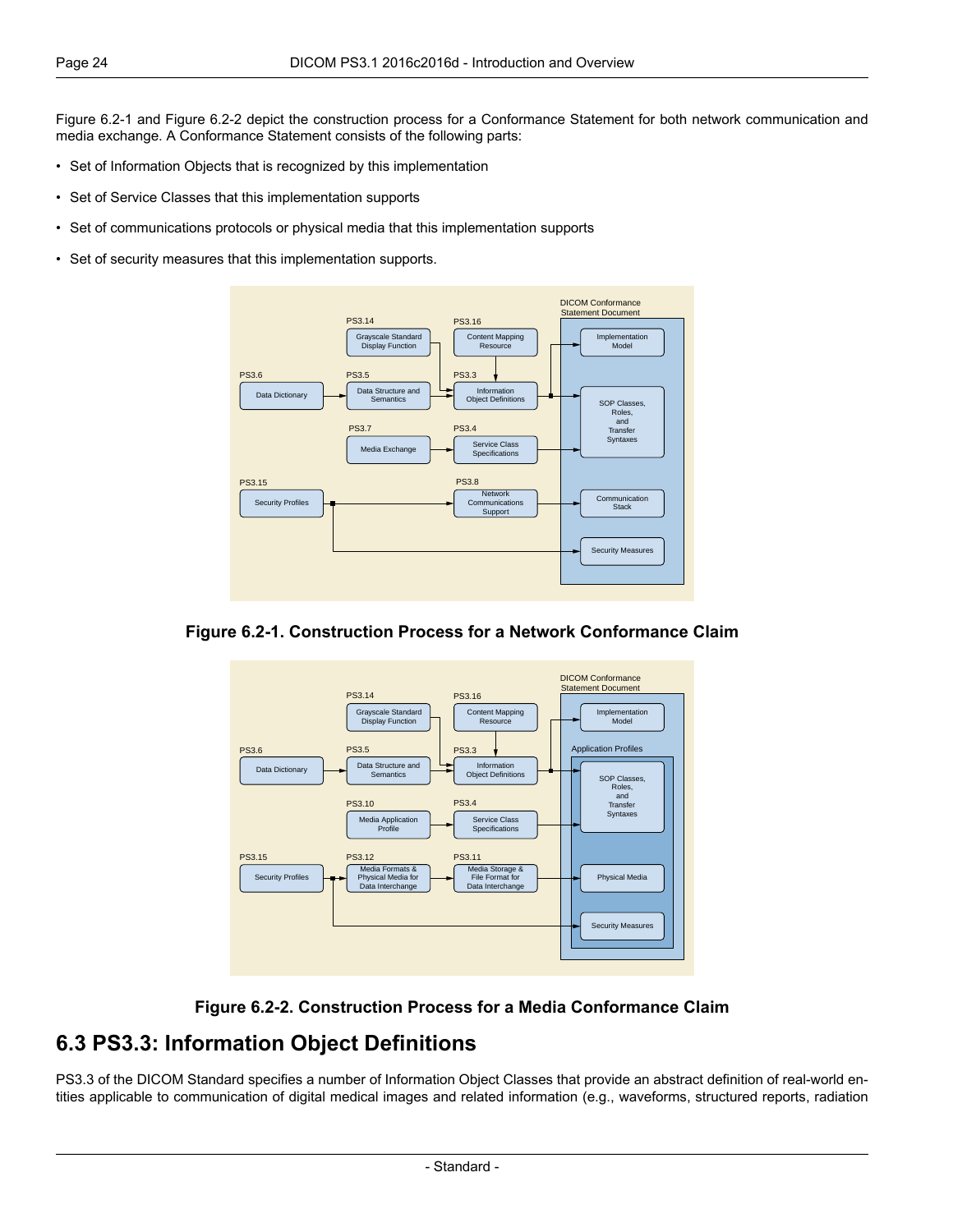therapy dose, etc.). Each Information Object Class definition consists of a description of its purpose and the Attributes that define it. An Information Object Class does not include the values for the Attributes that comprise its definition.

Two types of Information Object Classes are defined: normalized and composite.

Normalized Information Object Classes include only those Attributes inherent in the real-world entity represented. For example the study Information Object Class, which is defined as normalized, contains study date and study time Attributes because they are inherent in an actual study. Patient name, however, is not an Attribute of the study Information Object Class because it is inherent in the patient on which the study was performed and not the study itself.

Composite Information Object Classes may additionally include Attributes that are related to but not inherent in the real-world entity. For example, the Computed Tomography Image Information Object Class, which is defined as composite, contains both Attributes that are inherent in the image (e.g., image date) and Attributes that are related to but not inherent in the image (e.g., patient name). Composite Information Object Classes provide a structured framework for expressing the communication requirements of images where image data and related data needs to be closely associated.

To simplify the Information Object Class definitions, the Attributes of each Information Object Class are partitioned with similar Attributes being grouped together. These groupings of Attributes are specified as independent modules and may be reused by other Composite Information Object Classes.

[PS3.3](part03.pdf#PS3.3) defines a model of the Real World along with the corresponding Information Model that is reflected in the Information Object Definitions. Future editions of this Standard may extend this set of Information Objects to support new functionality.

<span id="page-24-0"></span>To represent an occurrence of a real-world entity, an Information Object Instance is created, which includes values for the Attributes of the Information Object Class. The Attribute values of this Information Object Instance may change over time to accurately reflect the changing state of the entity that it represents. This is accomplished by performing different basic operations upon the Information Object Instance to render a specific set of services defined as a Service Class. These Service Classes are defined in [PS3.4](part04.pdf#PS3.4) of the Standard.

#### **6.4 PS3.4: Service Class Specifications**

[PS3.4](part04.pdf#PS3.4) of the DICOM Standard defines a number of Service Classes. A Service Class associates one or more Information Objects with one or more Commands to be performed upon these objects. Service Class Specifications state requirements for Command Elements and how resulting Commands are applied to Information Objects. Service Class Specifications state requirements for both providers and users of communications services.

[PS3.4](part04.pdf#PS3.4) of the DICOM Standard defines the characteristics shared by all Service Classes, and how a Conformance Statement to an individual Service Class is structured. It contains a number of normative annexes that describe individual Service Classes in detail.

Examples of Service Classes include the following:

- Storage Service Class
- Query/Retrieve Service Class
- <span id="page-24-1"></span>• Basic Worklist Management Service Class
- Print Management Service Class.

[PS3.4](part04.pdf#PS3.4) defines the operations performed upon the Information Objects defined in [PS3.3.](part03.pdf#PS3.3) [PS3.7](part07.pdf#PS3.7) defines the Commands and protocols for using the Commands to accomplish the operations and notifications described in [PS3.4](part04.pdf#PS3.4).

### **6.5 PS3.5: Data Structure and Semantics**

[PS3.5](part05.pdf#PS3.5) of the DICOM Standard specifies how DICOM applications construct and encode the Data Set information resulting from the use of the Information Objects and Services Classes defined in [PS3.3](part03.pdf#PS3.3) and [PS3.4](part04.pdf#PS3.4) of the DICOM Standard. The support of a number of standard image compression techniques (e.g., JPEG lossless and lossy) is specified.

[PS3.5](part05.pdf#PS3.5) addresses the encoding rules necessary to construct a Data Stream to be conveyed in a Message as specified in [PS3.7](part07.pdf#PS3.7) of the DICOM Standard. This Data Stream is produced from the collection of Data Elements making up the Data Set.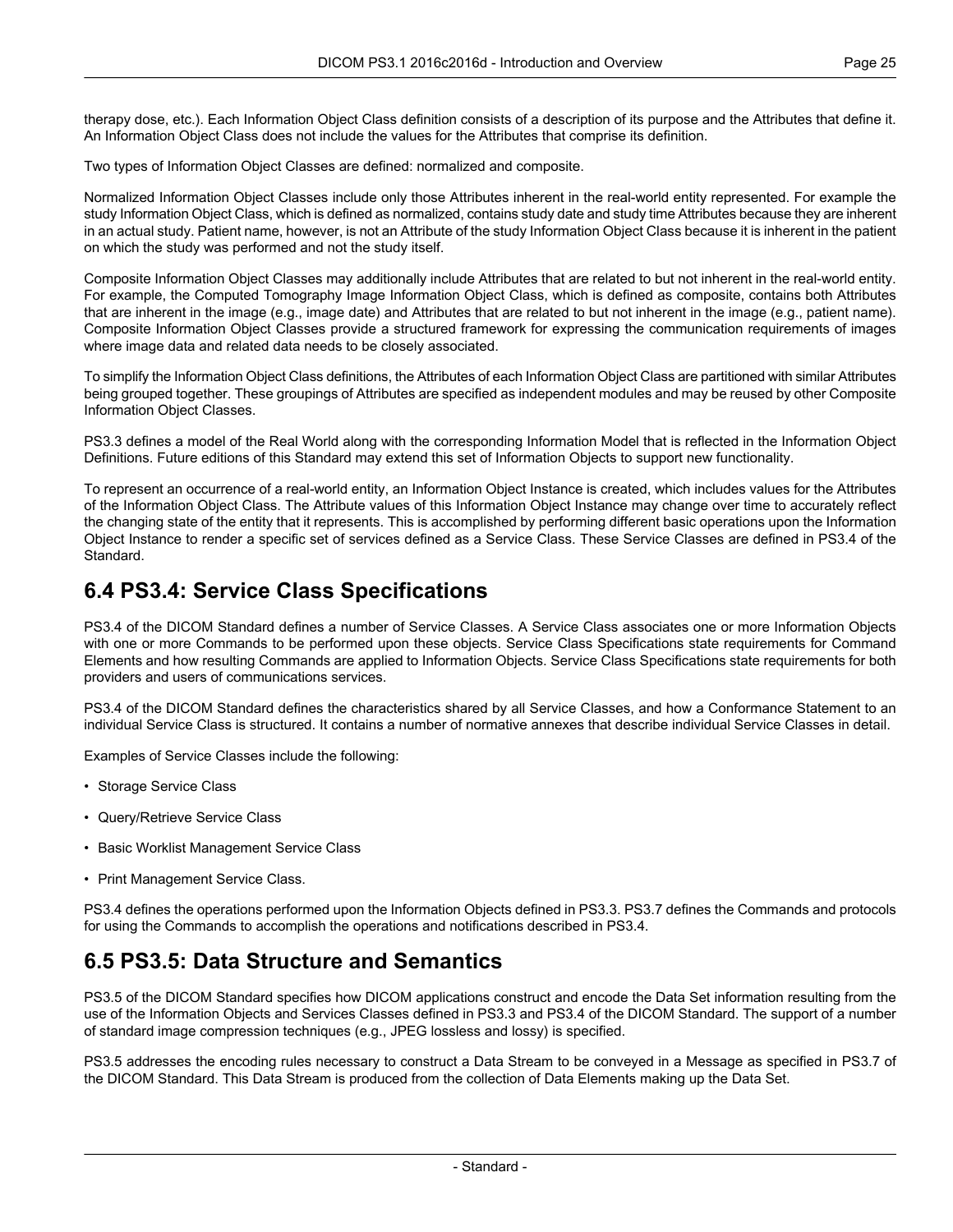<span id="page-25-0"></span>[PS3.5](part05.pdf#PS3.5) also defines the semantics of a number of generic functions that are common to many Information Objects. [PS3.5](part05.pdf#PS3.5) defines the encoding rules for international character sets used within DICOM.

### **6.6 PS3.6: Data Dictionary**

[PS3.6](part06.pdf#PS3.6) of the DICOM Standard is the centralized registry that defines the collection of all DICOM Data Elements available to represent information, along with elements utilized for interchangeable media encoding and a list of uniquely identified items that are assigned by DICOM.

For each element, [PS3.6](part06.pdf#PS3.6) specifies:

- its unique tag, which consists of a group and element number,
- its name,
- its value representation (character string, integer, etc),
- its value multiplicity (how many values per attribute),
- whether it is retired.

For each uniquely identified item, [PS3.6](part06.pdf#PS3.6) specifies:

- its unique value, which is numeric with multiple components separated by decimal points and limited to 64 characters,
- its name,
- <span id="page-25-1"></span>• its type, either Information Object Class, definition of encoding for data transfer, or certain well known Information Object Instances,
- in which part of the DICOM Standard it is defined.

#### **6.7 PS3.7: Message Exchange**

[PS3.7](part07.pdf#PS3.7) of the DICOM Standard specifies both the service and protocol used by an application in a medical imaging environment to exchange Messages over the communications support services defined in [PS3.8.](part08.pdf#PS3.8) A Message is composed of a Command Stream defined in [PS3.7](part07.pdf#PS3.7) followed by an optional Data Stream as defined in [PS3.5](part05.pdf#PS3.5).

[PS3.7](part07.pdf#PS3.7) specifies:

- the operations and notifications (DIMSE Services) made available to Service Classes defined in [PS3.4,](part04.pdf#PS3.4)
- <span id="page-25-2"></span>• rules to establish and terminate associations provided by the communications support specified in [PS3.8,](part08.pdf#PS3.8) and the impact on outstanding transactions,
- rules that govern the exchange of Command requests and responses,
- encoding rules necessary to construct Command Streams and Messages.

### **6.8 PS3.8: Network Communication Support For Message Exchange**

[PS3.8](part08.pdf#PS3.8) of the DICOM Standard specifies the communication services and the upper layer protocols necessary to support, in a networked environment, communication between DICOM applications as specified in [PS3.3](part03.pdf#PS3.3), [PS3.4,](part04.pdf#PS3.4) [PS3.5](part05.pdf#PS3.5), [PS3.6,](part06.pdf#PS3.6) and [PS3.7.](part07.pdf#PS3.7) These communication services and protocols ensure that communication between DICOM applications is performed in an efficient and coordinated manner across the network.

The communication services specified in [PS3.8](part08.pdf#PS3.8) are a proper subset of the services offered by the OSI Presentation Service (ISO 8822) and of the OSI Association Control Service Element (ACSE) (ISO 8649). They are referred to as the Upper Layer Service, which allows peer applications to establish associations, transfer messages and terminate associations.

This definition of the Upper Layer Service specifies the use of the DICOM Upper Layer Protocol in conjunction with TCP/IP transport protocols.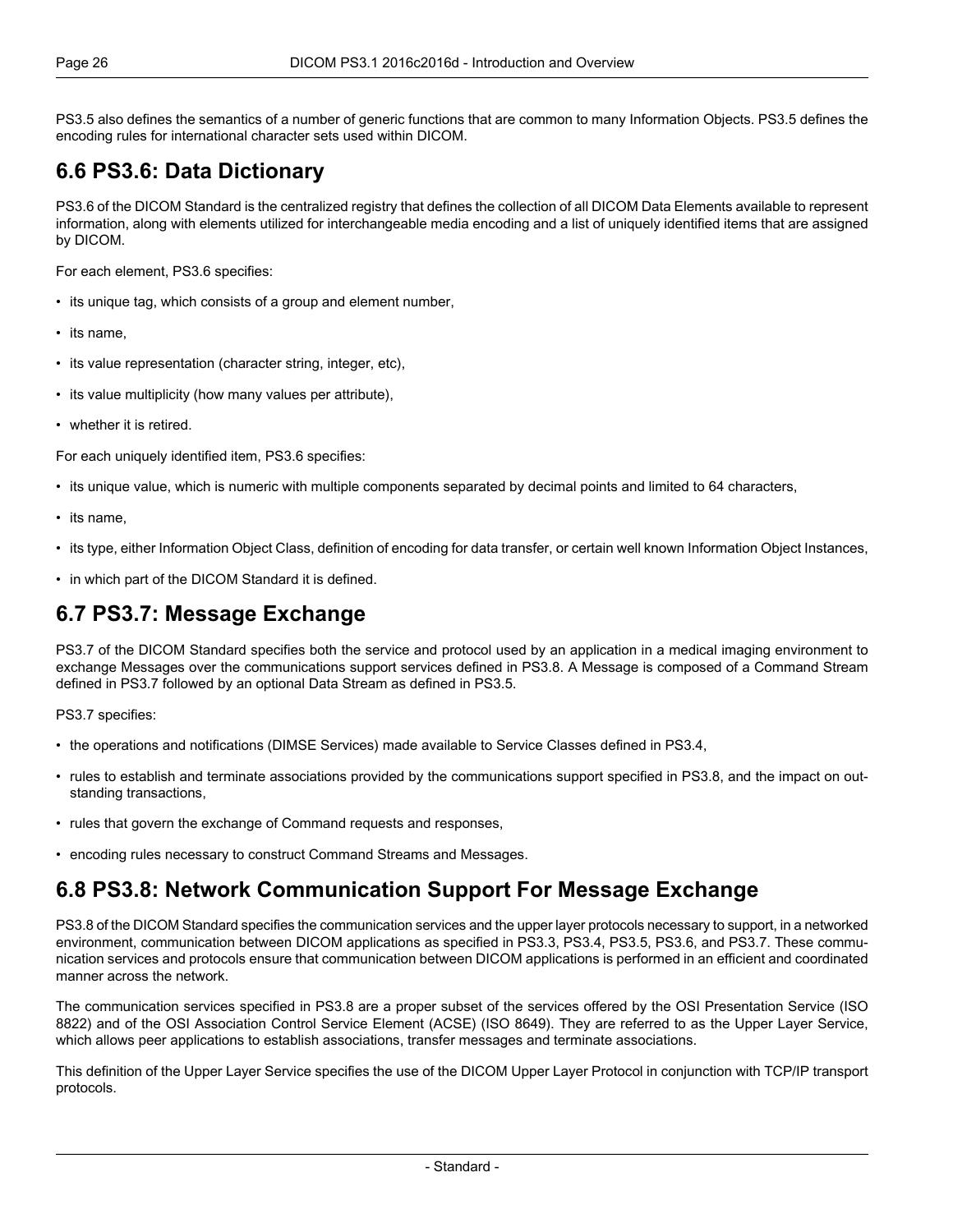<span id="page-26-0"></span>The TCP/IP communication protocol specified by [PS3.8](part08.pdf#PS3.8) is a general purpose communication protocol not specific to the DICOM Standard. [Figure](#page-21-0) 5-1 shows this protocol stack.

#### **6.9 PS3.9: Retired (formerly Point-to-point Communication Support For Message Exchange)**

<span id="page-26-1"></span>PS3.9 of the DICOM Standard previously specified the services and protocols used for point-to-point communications in a manner compatible with ACR-NEMA 2.0. It has been retired.

#### **6.10 PS3.10 Media Storage and File Format**

[PS3.10](part10.pdf#PS3.10) of the DICOM Standard specifies a general model for the storage of medical imaging information on removable media (see Figure [6.10-1\)](#page-27-1). The purpose of this Part is to provide a framework allowing the interchange of various types of medical images and related information on a broad range of physical storage media.

**Note** 

See [Figure](#page-21-0) 5-1 for understanding how the media interchange model compares to the network model.

[PS3.10](part10.pdf#PS3.10) Specifies:

- a layered model for the storage of medical images and related information on storage media. This model introduces the concept of media storage application profiles, which specify application specific subsets of the DICOM Standard to which a media storage implementation may claim conformance. Such a conformance applies only to the writing, reading and updating of the content of storage media.
- a DICOM file format supporting the encapsulation of any Information Object;
- a secure DICOM file format supporting the encapsulation of a DICOM file format in a cryptographic envelope;
- a DICOM file service providing independence from the underlying media format and physical media.

[PS3.10](part10.pdf#PS3.10) defines various media storage concepts:

- the method to identify a set of files on a single medium
- the method for naming a DICOM file within a specific file system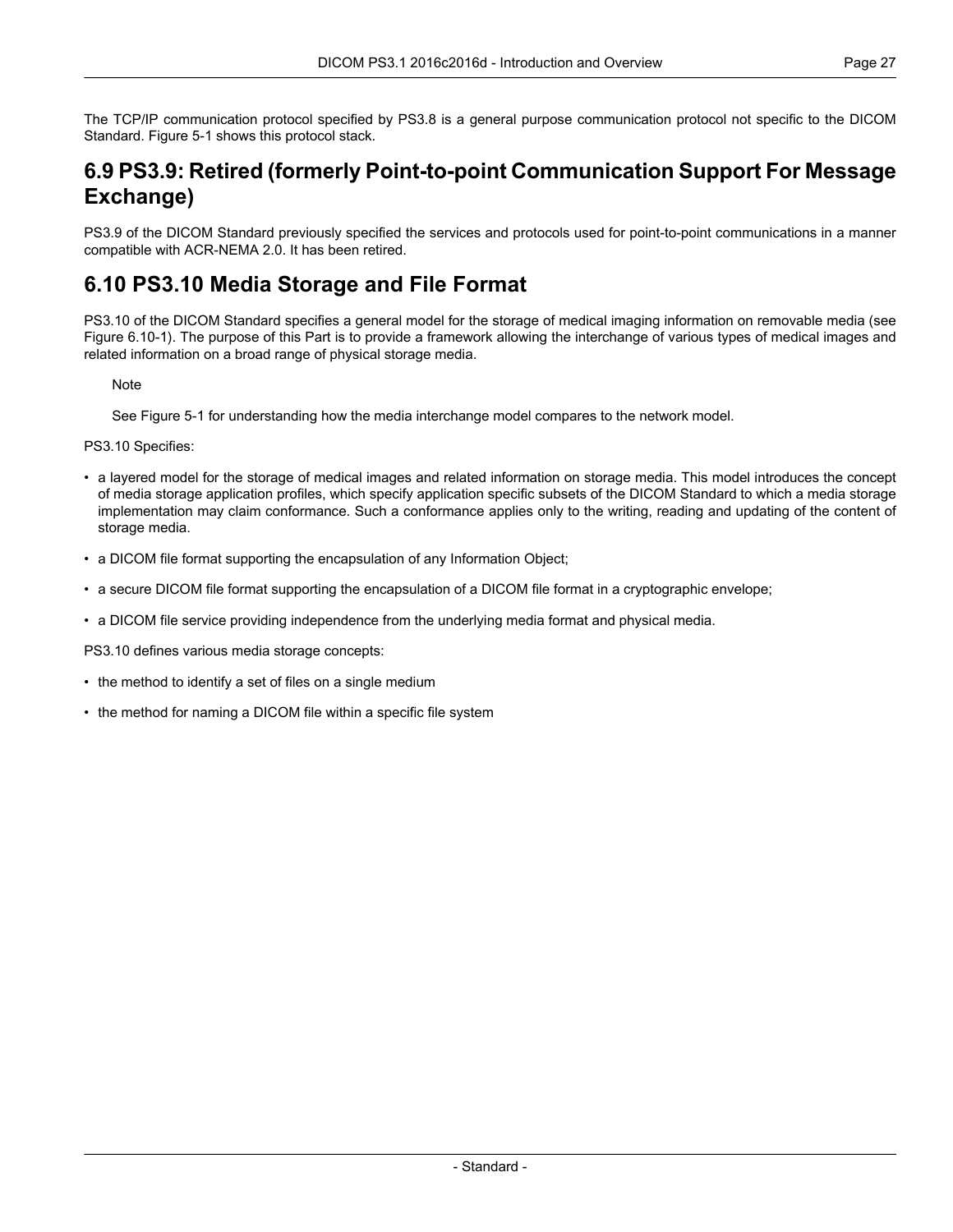<span id="page-27-1"></span>

**Figure 6.10-1. DICOM Media Communication Model**

### <span id="page-27-0"></span>**6.11 PS3.11: Media Storage Application Profiles**

[PS3.11](part11.pdf#PS3.11) of the DICOM Standard specifies application specific subsets of the DICOM Standard to which an implementation may claim conformance. These application specific subsets will be referred to as Application Profiles in this section. Such a conformance statement applies to the interoperable interchange of medical images and related information on storage media for specific clinical uses. It follows the framework, defined in [PS3.10](part10.pdf#PS3.10), for the interchange of various types of information on storage media.

An Application Profile annex is organized into the following major parts:

- The name of the Application Profile, or the list of Application Profiles grouped in a related class
- A description of the clinical context of the Application Profile
- The definition of the media storage Service Class with the device roles for the Application Profile and associated options
- Informative section describing the operational requirements of the Application Profile
- Specification of the Information Object Classes and associated Information Objects supported and the encoding to be used for the data transfer
- The selection of media formats and physical media to be used
- Other parameters that need to be specified to ensure interoperable media interchange
- Security parameters that select the cryptographic techniques to be used with secure media storage Application Profiles

The structure of DICOM and the design of the Application Profile mechanism is such that extension to additional Information Object Classes and the new exchange media is straightforward.

**Note** 

[Figure](#page-28-4) 6.11-1 shows how individual aspects of an Application profile map to the various parts of the DICOM Standard.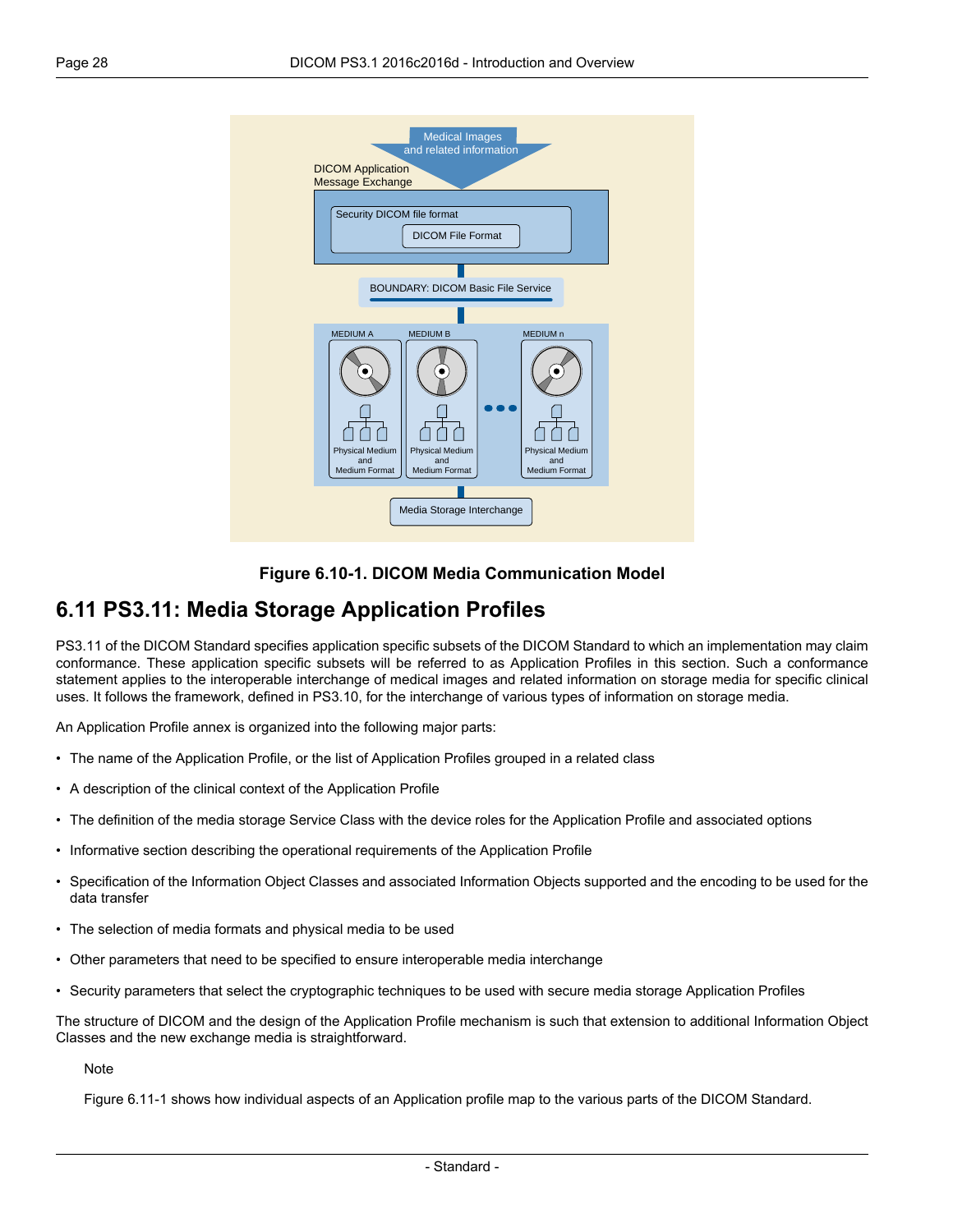<span id="page-28-4"></span>

#### **Figure 6.11-1. Relationship Between an Application Profile and Parts of DICOM**

#### <span id="page-28-0"></span>**6.12 PS3.12: Storage Functions and Media Formats For Data Interchange**

[PS3.12](part12.pdf#PS3.12) of the DICOM Standard facilitates the interchange of information between applications in medical environments by specifying:

<span id="page-28-1"></span>• A structure for describing the relationship between the media storage model and a specific physical media and media format.

• Specific physical media characteristics and associated media formats.

#### <span id="page-28-2"></span>**6.13 PS3.13: Retired (formerly Print Management Point-to-point Communication Support)**

PS3.13 previously specified the services and protocols used for point-to-point communication of print management services. It has been retired.

#### **6.14 PS3.14: Grayscale Standard Display Function**

<span id="page-28-3"></span>[PS3.14](part14.pdf#PS3.14) specifies a standardized display function for consistent display of grayscale images. This function provides methods for calibrating a particular display system for the purpose of presenting images consistently on different display media (e.g., monitors and printers).

The chosen display function is based on human visual perception. Human eye contrast sensitivity is distinctly non-linear within the luminance range of display devices. This standard uses Barten's model of the human visual system.

### **6.15 PS3.15: Security and System Management Profiles**

[PS3.15](part15.pdf#PS3.15) of the DICOM Standard specifies security and system management profiles to which implementations may claim conformance. Security and system management profiles are defined by referencing externally developed standard protocols, such as DHCP, LDAP, TLS and ISCL. Security protocols may use security techniques like public keys and "smart cards". Data encryption can use various standardized data encryption schemes.

This part does not address issues of security policies. The standard only provides mechanisms that can be used to implement security policies with regard to the interchange of DICOM objects. It is the local administrator's responsibility to establish appropriate security policies.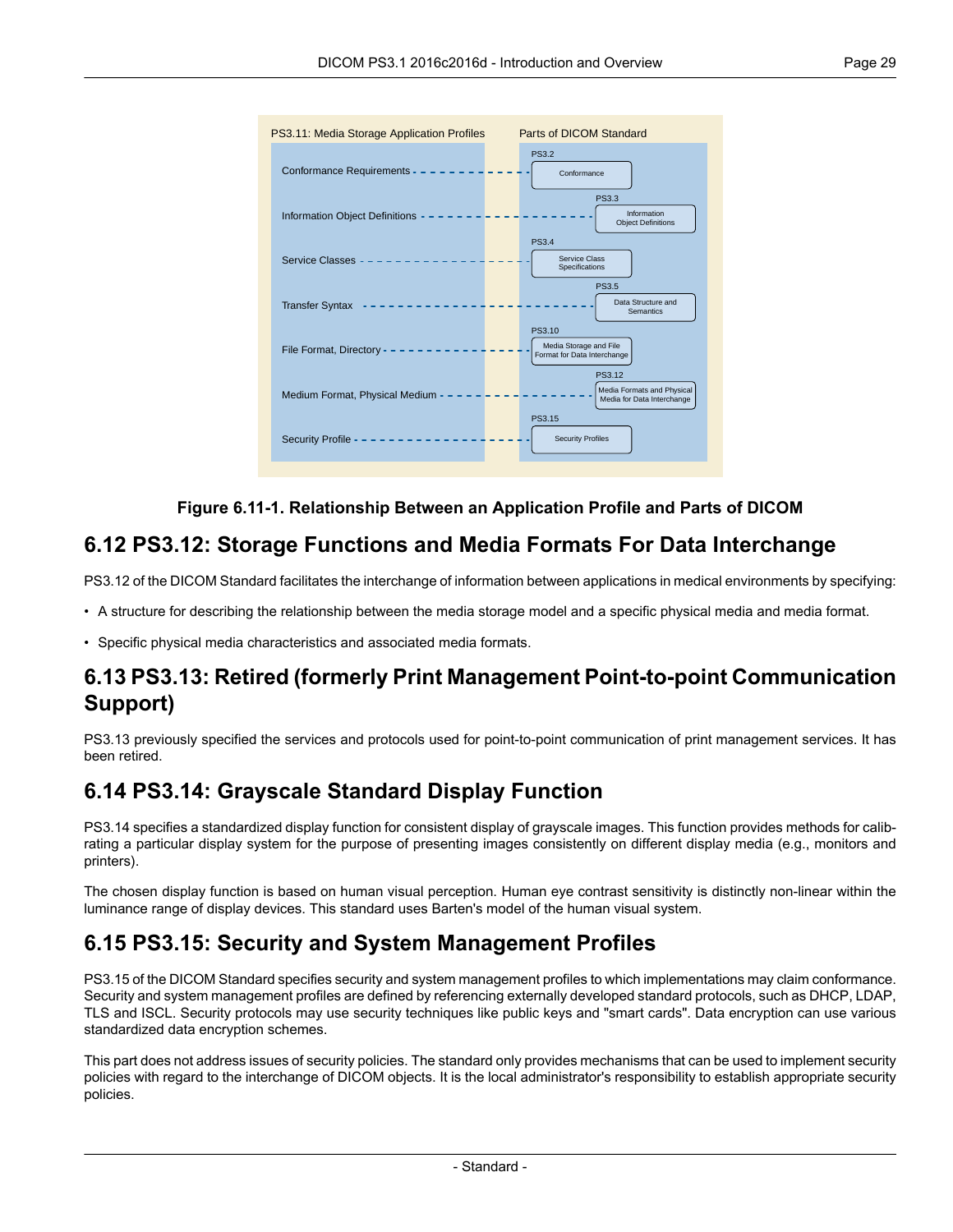#### <span id="page-29-0"></span>**6.16 PS3.16: Content Mapping Resource**

[PS3.16](part16.pdf#PS3.16) of the DICOM Standard specifies:

- templates for structuring documents as DICOM Information Objects
- sets of coded terms for use in Information Objects
- a lexicon of terms defined and maintained by DICOM
- <span id="page-29-1"></span>• country specific translations of coded terms

#### **6.17 PS3.17: Explanatory Information**

<span id="page-29-2"></span>[PS3.17](part17.pdf#PS3.17) of the DICOM Standard specifies:

• informative and normative annexes containing explanatory information

#### **6.18 PS3.18: Web Services**

[PS3.18](part18.pdf#PS3.18) of the DICOM Standard specifies the means whereby Web Services can be used for retrieving or storing a DICOM object.

Requests that retrieve data specify the media type (format) of the response body. Requests that store data specify the media type of the request body.

<span id="page-29-3"></span>The HTTP requests as defined within this standard are sufficient for the HTTP server to act as a DICOM SCU (Service Class User) to retrieve or store the requested objects from an appropriate DICOM SCP (Service Class Provider) using baseline DICOM functionality as defined in [PS3.4](part04.pdf#PS3.4) and [PS3.7,](part07.pdf#PS3.7) which is to say that the HTTP server can act as a proxy for the DICOM SCP.

### **6.19 PS3.19: Application Hosting**

<span id="page-29-4"></span>[PS3.19](part19.pdf#PS3.19) of the DICOM Standard specifies an Application Programming Interface (API) to a DICOM based medical computing system into which programs written to that standardized interface can "plug-in" (see [Figure](#page-29-4) 6.19-1). A Hosting System implementer only needs to create the standardized API once to support a wide variety of add-on Hosted Applications.



#### **Figure 6.19-1. Interface Between a Hosted Application and a Hosting System**

In the traditional "plug-in" model, the "plug-in" is dedicated to a particular host system (e.g., a web browsing program), and might not run under other host systems (e.g., other web browsing programs). [PS3.19](part19.pdf#PS3.19) defines an API that may be implemented by any Hosting System. A "plug-in" Hosted Application written to the API would be able run in any environment provided by a Hosting System that implements that API (see [Figure](#page-30-1) 6.19-2).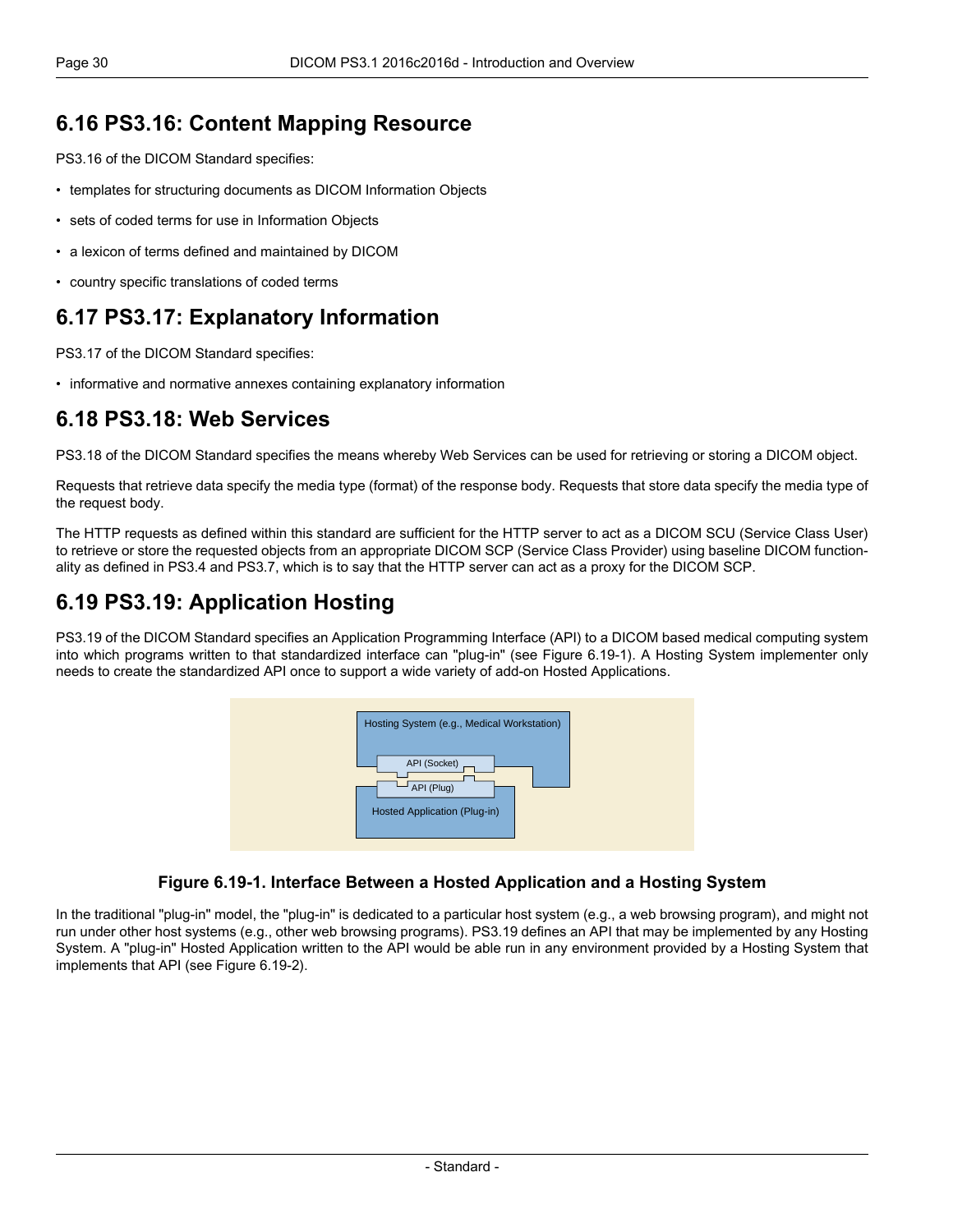<span id="page-30-1"></span>

#### **Figure 6.19-2. Illustration of Platform Independence via the Hosted Application**

<span id="page-30-0"></span>[PS3.19](part19.pdf#PS3.19) specifies both the interactions and the Application Programming Interfaces (API) between Hosting Systems and Hosted Applications. [PS3.19](part19.pdf#PS3.19) also defines the data models that are used by the API.

#### **6.20 PS3.20: Imaging Reports using HL7 Clinical Document Architecture**

[PS3.20](part20.pdf#PS3.20) of the DICOM Standard specifies templates for the encoding of imaging reports using the HL7 Clinical Document Architecture Release 2 (CDA R2, or simply CDA) Standard. Within this scope are clinical procedure reports for specialties that use imaging for screening, diagnostic, or therapeutic purposes.

[PS3.20](part20.pdf#PS3.20) constitutes an implementation guide for CDA, and is harmonized with the approach to standardized templates for CDA implementation guides developed by HL7. It also provides Business Names for data elements that link data in user terminology, e.g., collected by a report authoring application, to specific CDA encoded elements.

As an implementation guide for imaging reports, particular attention is given to the use and reference of data collected in imaging procedures as explicit evidence within reports. This data includes images, waveforms, measurements, annotations, and other analytic results managed as DICOM SOP Instances. Specifically, this Part includes a specification for transformation into CDA documents of DICOM Structured Report instances that represent imaging reports.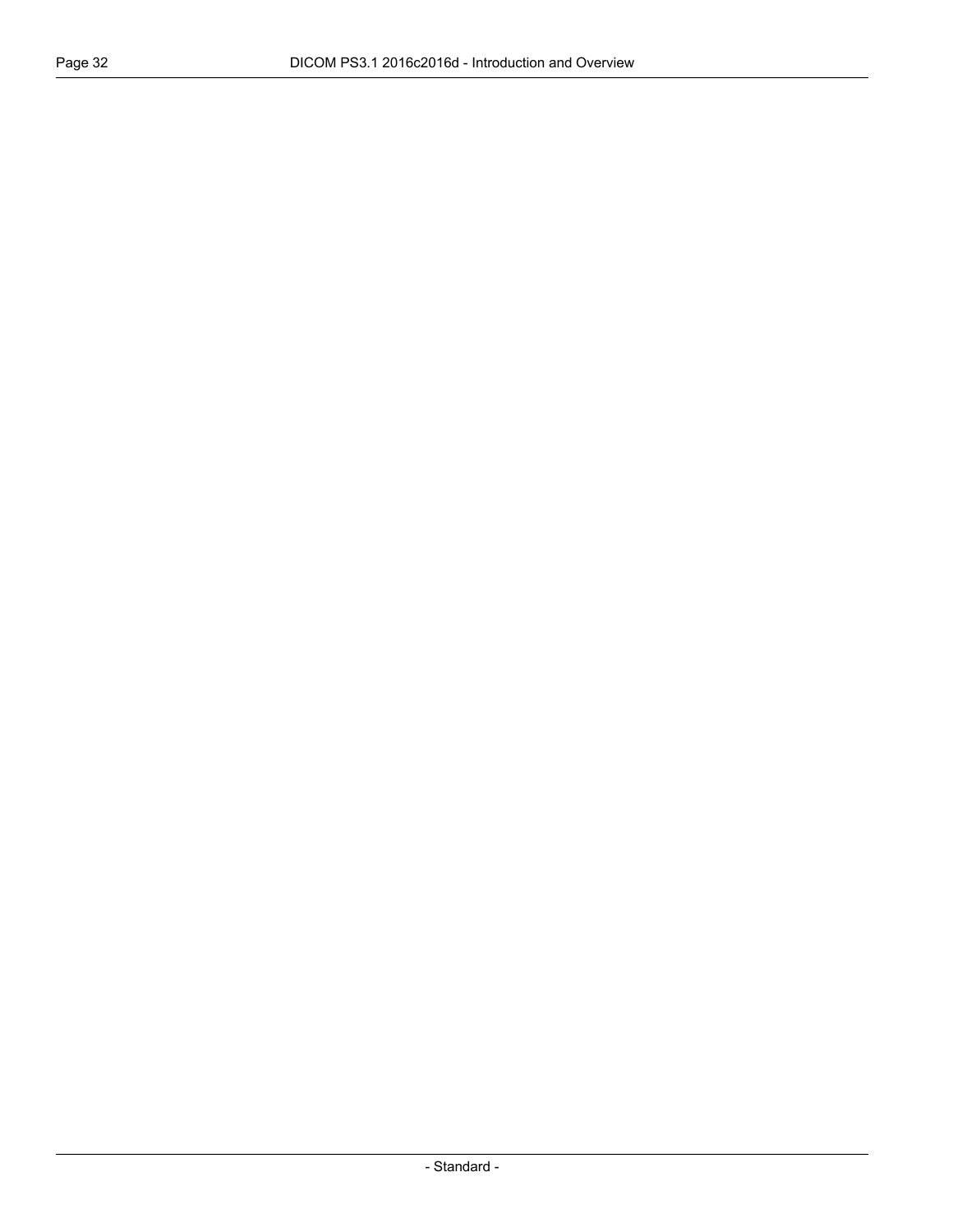# <span id="page-32-0"></span>**7 Referencing The DICOM Standard**

Under the procedures of the DICOM Standards Committee, the Standard is in constant revision. Supplements and corrections to the Standard are balloted and approved several times a year. Each change when approved as Final Text immediately goes into effect. At intervals, all of the approved Final Text changes are consolidated into a published edition of the Standard, identified by year of publication, but such publication is only a convenience to the user; the Standard is officially changed when each change is approved.

Conformance to the DICOM Standard is through specified SOP Classes using DIMSE messages (see [PS3.4](part04.pdf#PS3.4)), Web Services (see [PS3.18](part18.pdf#PS3.18)), media interchange (see Annex I "Media Storage Service Class [\(Normative\)"](part04.pdf#chapter_I) in PS3.4 and [PS3.10\)](part10.pdf#PS3.10), or the hosted application API (see [PS3.19\)](part19.pdf#PS3.19). Additional conformance claims may be made to Profiles (see [PS3.11](part11.pdf#PS3.11) and [PS3.15](part15.pdf#PS3.15)). Once such a unit of conformance is specified in the Standard, all changes thereto are forward and backward compatible (except in rare cases where the original specification was non-interoperable, or conflicted with another standard). Conformance requirements and conformance claims are therefore referenced to the name and/or identifier of the feature, and never referenced to an edition of the Standard. Generally, the only appropriate reference to a particular edition of the Standard is to identify a retired feature (see Section 1.4.2 [Continuous](#page-11-2) Main[tenance](#page-11-2)).

The following citation form is preferred for general references to the Standard, without specification of date of edition, when specific conformance requirements are not invoked:

NEMA PS3 / ISO 12052, Digital Imaging and Communications in Medicine (DICOM) Standard, National Electrical Manufacturers Association, Rosslyn, VA, USA (available free at <http://medical.nema.org/>)

The following forms are preferred for references to units of conformance to the Standard:

- "… conformant to the DICOM <name> SOP Class for network exchange [as a Service Class <User | Provider>], as specified in DICOM [PS3.4:](part04.pdf#PS3.4) Service Class Specifications."
- "… conformant to the DICOM <name> SOP Class for media exchange [as a File Set <Creator | Updater | Reader>], as specified in DICOM [PS3.4](part04.pdf#PS3.4): Service Class Specifications."
- "… conformant to the DICOM <name> Web Service [as <an Origin-server | a User-agent>] [for the <name> SOP Class], as specified in DICOM [PS3.18](part18.pdf#PS3.18): Web Services."
- "… conformant to DICOM Application Hosting [as a <Hosting System | Hosted Application>] for the <name> SOP Class, as specified in DICOM [PS3.19](part19.pdf#PS3.19): Application Hosting."
- "… conformant to the DICOM <identifier> Application Profile [as a File Set <Creator | Updater | Reader>] [for the <name> SOP Class], as specified in DICOM [PS3.11](part11.pdf#PS3.11): Media Storage Application Profiles."
	- "… conformant to the DICOM <name> Profile, as specified in DICOM [PS3.15:](part15.pdf#PS3.15) Security and System Management Profiles."

Note

- 1. Some Application Profiles and Web Services may fully specify the information objects exchanged, while others may require explicit specification of SOP Classes in the references.
- 2. Examples:
	- "The modality shall be conformant to the DICOM CT Image Storage and MR Image Storage SOP Classes for network exchange as a Service Class User, as specified in DICOM [PS3.4:](part04.pdf#PS3.4) Service Class Specifications."
	- "The workstation shall be conformant to the DICOM STD-XA1K-DVD Application Profile as a File Set Reader, as specified in DICOM [PS3.11](part11.pdf#PS3.11): Media Storage Application Profiles."
	- "The PACS shall be conformant to the DICOM WADO-RS and STOW-RS Web Services as an Origin-server for the SOP Classes listed in Table X, as specified in DICOM [PS3.18](part18.pdf#PS3.18): Web Services."

Reference may be made to other features of the Standard, but these shall not be construed as DICOM conformance requirements (although they may be conformance requirements for non-DICOM implementation guides or regulations). Following are some examples: